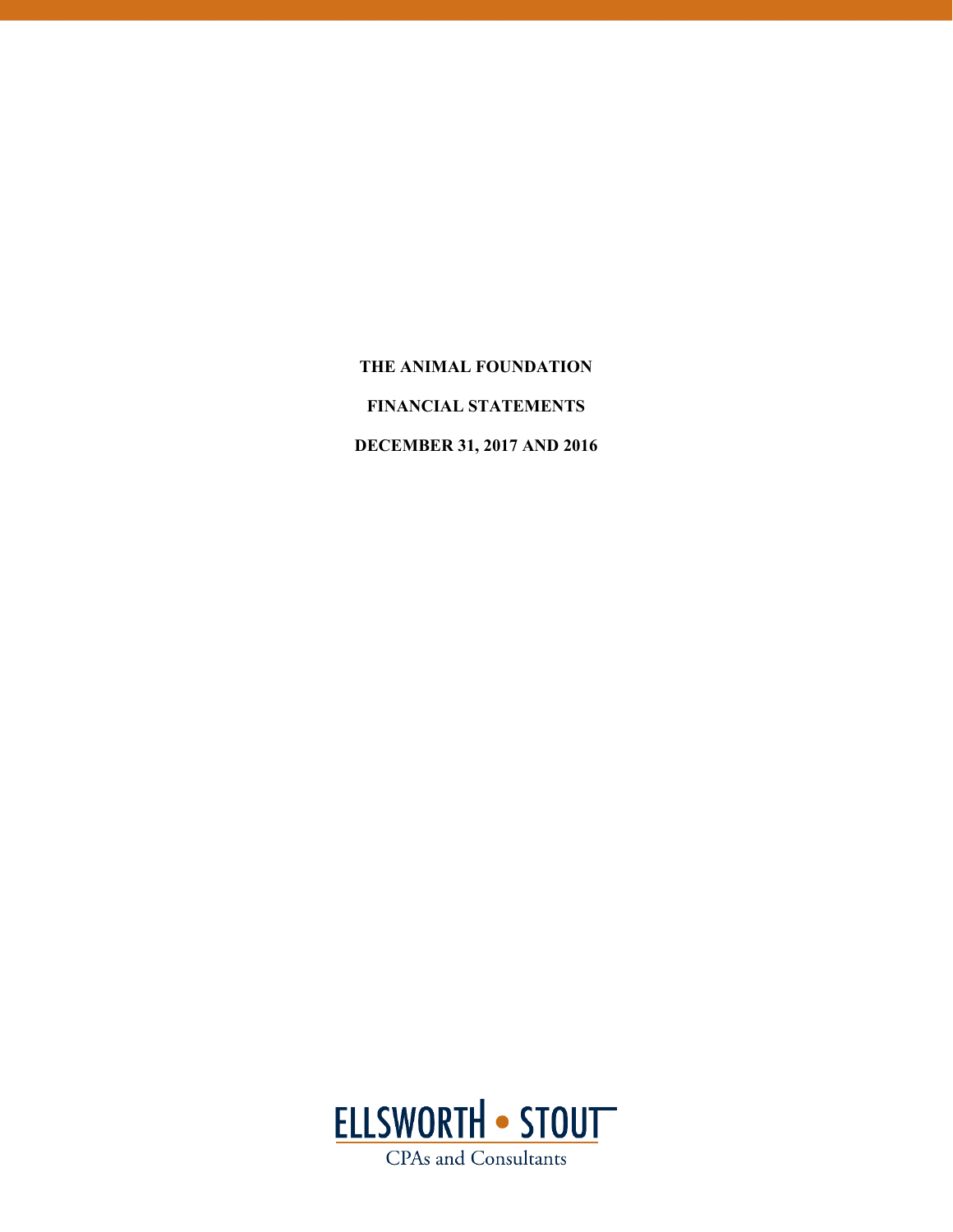# **Table of Contents**

| <b>Financial Statements:</b> |  |
|------------------------------|--|
|                              |  |
|                              |  |
|                              |  |
|                              |  |
|                              |  |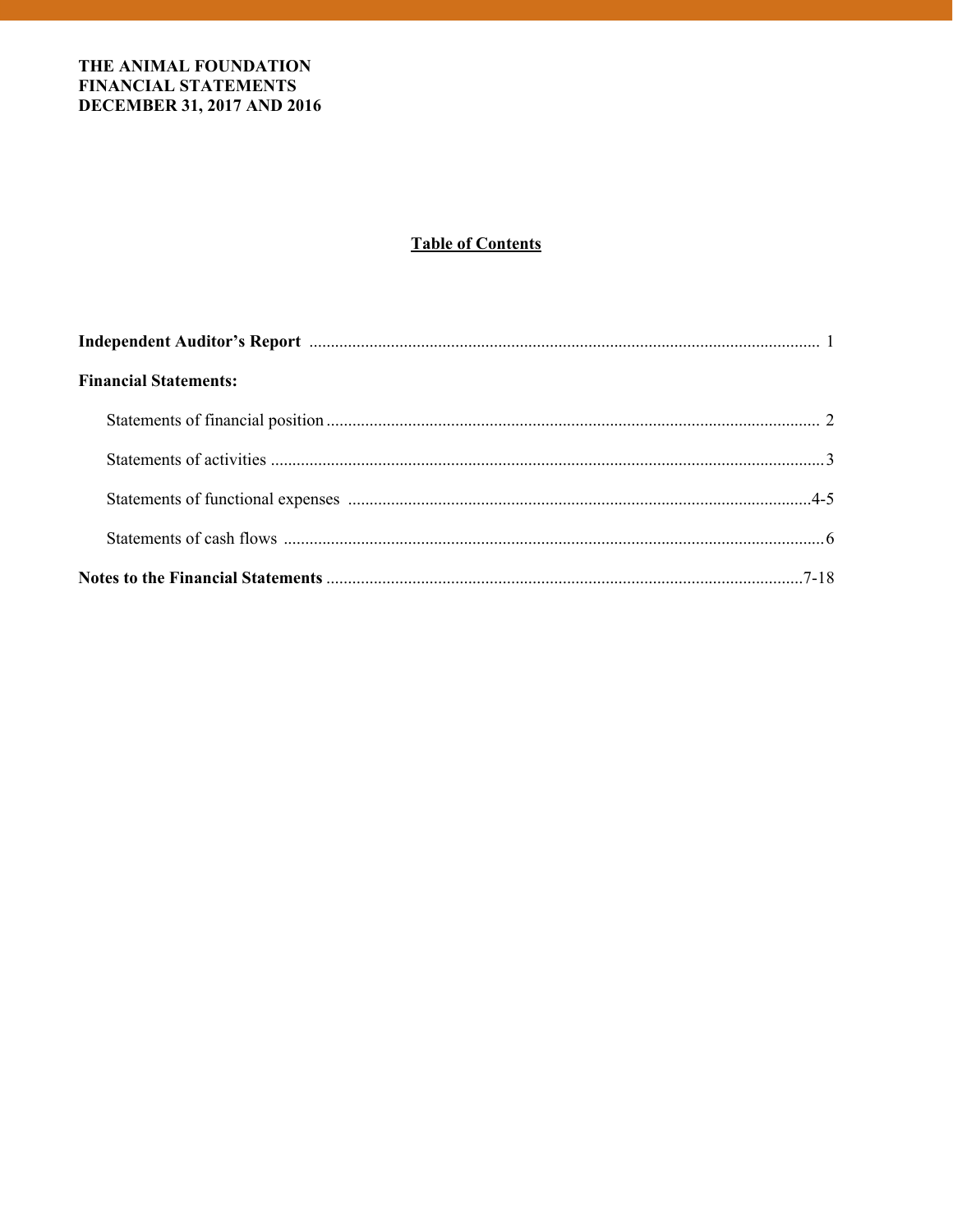

#### *Independent Auditor's Report*

To the Board of Directors The Animal Foundation

We have audited the accompanying financial statements of The Animal Foundation (a nonprofit organization), which comprise the statements of financial position as of December 31, 2017 and 2016, and the related statements of activities, functional expenses, and cash flows for the years then ended, and the related notes to the financial statements.

#### *Management's Responsibility for the Financial Statements*

Management is responsible for the preparation and fair presentation of these financial statements in accordance with accounting principles generally accepted in the United States of America; this includes the design, implementation, and maintenance of internal control relevant to the preparation and fair presentation of financial statements that are free from material misstatement, whether due to fraud or error.

#### *Auditor's Responsibility*

Our responsibility is to express an opinion on these financial statements based on our audits. We conducted our audits in accordance with auditing standards generally accepted in the United States of America. Those standards require that we plan and perform the audits to obtain reasonable assurance about whether the financial statements are free from material misstatement.

An audit involves performing procedures to obtain audit evidence about the amounts and disclosures in the financial statements. The procedures selected depend on the auditor's judgment, including the assessment of the risks of material misstatement of the financial statements, whether due to fraud or error. In making those risk assessments, the auditor considers internal control relevant to the entity's preparation and fair presentation of the financial statements in order to design audit procedures that are appropriate in the circumstances, but not for the purpose of expressing an opinion on the effectiveness of the entity's internal control. Accordingly, we express no such opinion. An audit also includes evaluating the appropriateness of accounting policies used and the reasonableness of significant accounting estimates made by management, as well as evaluating the overall presentation of the financial statements.

We believe that the audit evidence we have obtained is sufficient and appropriate to provide a basis for our audit opinion.

#### *Opinion*

In our opinion, the financial statements referred to above present fairly, in all material respects, the financial position of The Animal Foundation as of December 31, 2017 and 2016, and the changes in its net assets and its cash flows for the years then ended in accordance with accounting principles generally accepted in the United States of America.

Ellsworth & Start, LLC

Las Vegas, Nevada June 28, 2018

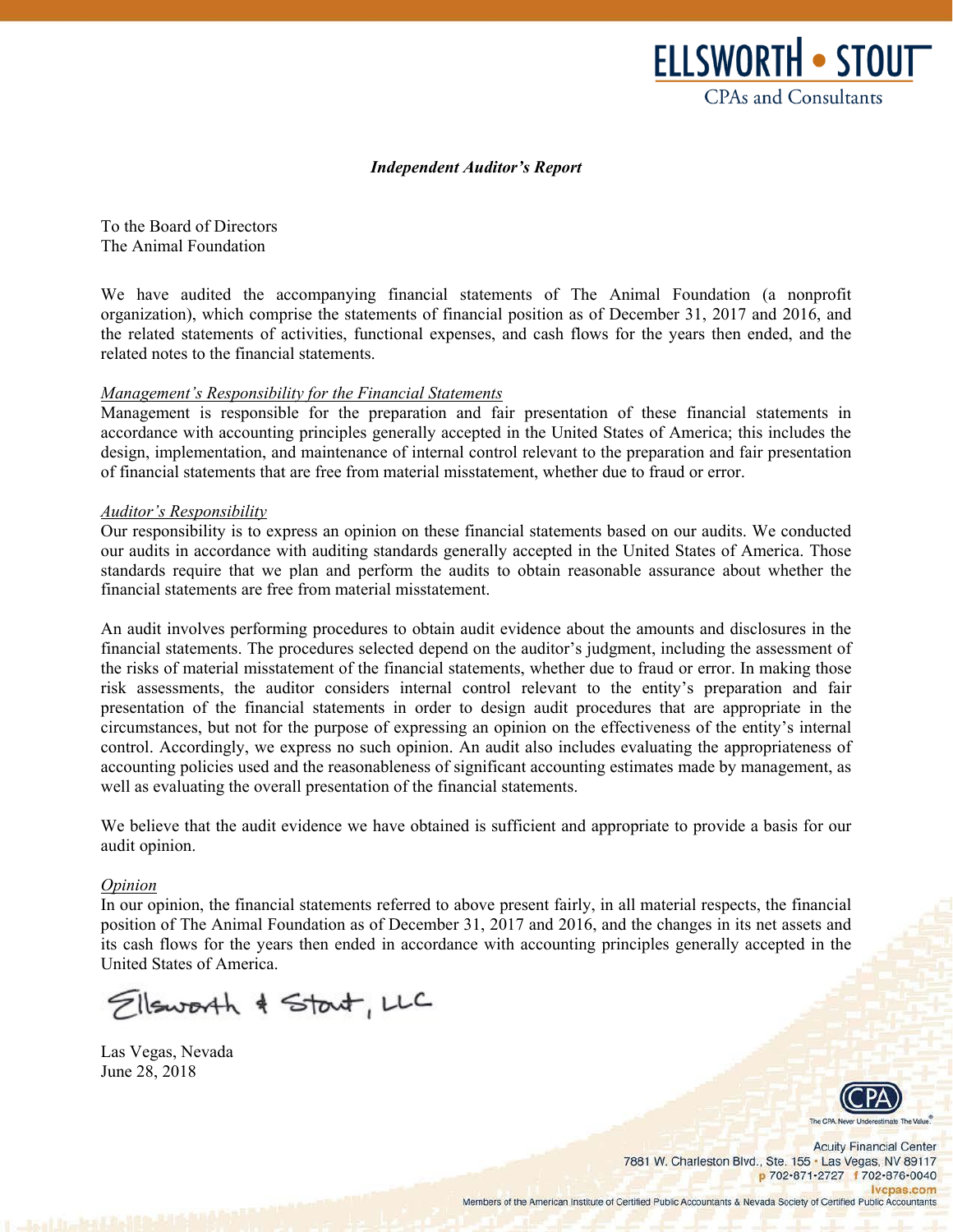# **THE ANIMAL FOUNDATION STATEMENTS OF FINANCIAL POSITION DECEMBER 31, 2017 AND 2016**

| <b>ASSETS</b>                                                                      |              | 2017                           |                           | 2016                   |
|------------------------------------------------------------------------------------|--------------|--------------------------------|---------------------------|------------------------|
| <b>Current Assets:</b><br>Cash and cash equivalents                                | \$           | 637,238                        | \$                        | 482,356                |
| Cash and cash equivalents, restricted<br>Investments                               |              | 17,022,310<br>2,946,999        |                           | 6,046,658<br>2,683,023 |
| Unconditional promises to give, net<br>Accounts and other receivables, net         |              | 8,265,494<br>279,800<br>69,915 |                           | 16,561,881<br>39,210   |
| Inventory<br>Prepaid debt issuance costs<br>Prepaid expenses                       |              | 287,033<br>54,473              |                           | 27,966<br>39,857       |
| Total current assets                                                               |              | 29,563,262                     |                           | 25,880,951             |
| <b>Property and Equipment, net</b>                                                 |              | 13,807,686                     |                           | 14,393,831             |
| <b>Construction in Progress</b>                                                    |              | 4,483,793                      |                           | 1,336,282              |
| <b>Other Assets:</b>                                                               |              |                                |                           |                        |
| Investments, net                                                                   |              | 1,069,769                      |                           | 1,187,055              |
| Beneficial interest in perpetual trust held by others, restricted                  |              | 2,150,766                      |                           | 1,930,317              |
| Unconditional promises to give, net of current portion<br>Land held for investment |              | 6,971,927                      |                           | 2,089,132              |
| Other assets                                                                       |              | 216,940<br>108,688             |                           | 216,940<br>107,502     |
| Total other assets                                                                 |              | 10,518,090                     |                           | 5,530,946              |
|                                                                                    |              |                                |                           |                        |
| <b>Total Assets</b>                                                                | $\mathbb{S}$ | 58,372,831                     | $\boldsymbol{\mathsf{S}}$ | 47,142,010             |
| <b>LIABILITIES AND NET ASSETS</b>                                                  |              |                                |                           |                        |
| <b>Current Liabilities:</b>                                                        |              |                                |                           |                        |
| Accounts payable                                                                   | \$           | 858,515                        | \$                        | 469,140                |
| Accrued expenses                                                                   |              | 248,656                        |                           | 220,517                |
| Unearned revenue                                                                   |              | 388,352                        |                           |                        |
| Interest payable                                                                   |              | 50,043                         |                           |                        |
| Other current liabilities                                                          |              | 1,974                          |                           |                        |
| Current portion of long-term debt<br>Total current liabilities                     |              | 199,174<br>1,746,714           |                           | 689,657                |
|                                                                                    |              |                                |                           |                        |
| <b>Long-Term Liabilities:</b><br>Long-term debt, net of current                    |              | 5,337,708                      |                           |                        |
| <b>Total Liabilities</b>                                                           |              | 7,084,422                      |                           | 689,657                |
| <b>Net Assets:</b>                                                                 |              |                                |                           |                        |
| Unrestricted:                                                                      |              |                                |                           |                        |
| Undesignated                                                                       |              | 18,114,003                     |                           | 15,667,108             |
| Board designated                                                                   |              | 4,420,408                      |                           | 4,157,257              |
|                                                                                    |              | 22,534,411                     |                           | 19,824,365             |
| Temporarily restricted                                                             |              | 26,603,232                     |                           | 24,697,671             |
| Permanently restricted                                                             |              | 2,150,766                      |                           | 1,930,317              |
| Total net assets                                                                   |              | 51,288,409                     |                           | 46,452,353             |
| <b>Total Liabilities and Net Assets</b>                                            |              | 58, 372, 831                   | \$                        | 47,142,010             |

*See accompanying notes to the financial statements.*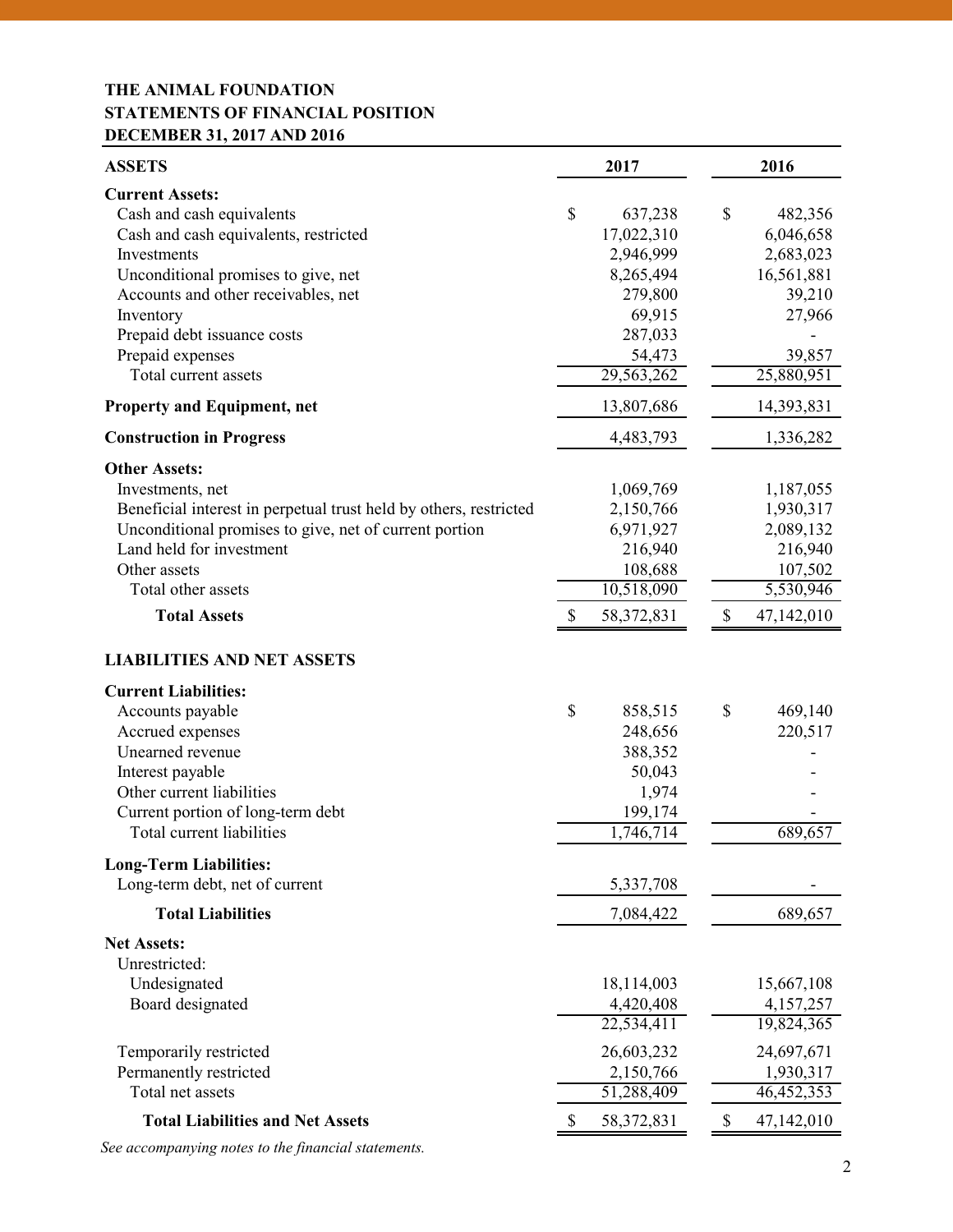# **THE ANIMAL FOUNDATION STATEMENTS OF ACTIVITIES YEARS ENDED DECEMBER 31, 2017 AND 2016**

|                                                              | 2017                 | 2016               |  |
|--------------------------------------------------------------|----------------------|--------------------|--|
| <b>Unrestricted Net Assets</b>                               |                      |                    |  |
| Revenue and other support:                                   |                      |                    |  |
| Contract revenue                                             | \$<br>4,267,551      | \$<br>4,236,284    |  |
| Program revenue, net of discounts of \$650,260 and \$771,705 | 1,563,854            | 1,671,980          |  |
| Contributions                                                | 638,079              | 982,714            |  |
| In-kind donations                                            | 574,809              | 357,521            |  |
| Special events, net of expenses of \$101,977 and \$84,663    | 404,777              | 306,183            |  |
| Investment income                                            | 108,321              | 103,300            |  |
| Miscellaneous                                                | 41,293               | 41,081             |  |
| Net assets released from donor restrictions                  | 7,203,836            | 1,480,720          |  |
|                                                              | 14,802,520           | 9,179,783          |  |
| Expenses:                                                    |                      |                    |  |
| Program services                                             | 8,488,895            | 7,311,155          |  |
| Supporting services:                                         |                      |                    |  |
| Fundraising                                                  | 652,056              | 686,632            |  |
| Management and general                                       | 1,597,223            | 1,162,427          |  |
|                                                              | 10,738,174           | 9,160,214          |  |
| Other income (expense):                                      |                      |                    |  |
| Change in accounting estimate                                | (1,655,668)          |                    |  |
| Gain (loss) on disposal of fixed asset                       | (969)                |                    |  |
| Net realized and unrealized gain (loss) on investments       | 302,337              | 231,233            |  |
|                                                              | (1,354,300)          | 231,233            |  |
| Increase in unrestricted net assets                          | 2,710,046            | 250,802            |  |
| <b>Temporarily Restricted Net Assets</b>                     |                      |                    |  |
| Contributions                                                | 9,109,397            | 4,627,905          |  |
| Net assets released from donor restrictions                  | (7,203,836)          | (1,480,720)        |  |
| Increase in temporarily restricted net assets                | 1,905,561            | 3, 147, 185        |  |
| <b>Permanently Restricted Net Assets</b>                     |                      |                    |  |
| Net realized and unrealized gains (losses) on investments    | 220,449              | (13,901)           |  |
| Increase (decrease) in permanently restricted net assets     | $\overline{220,449}$ | (13,901)           |  |
| <b>Increase in Net Assets</b>                                | 4,836,056            | 3,384,086          |  |
| <b>Net Assets, Beginning of Year</b>                         | 46,452,353           | 43,068,267         |  |
| Net Assets, End of Year                                      | \$<br>51,288,409     | \$<br>46, 452, 353 |  |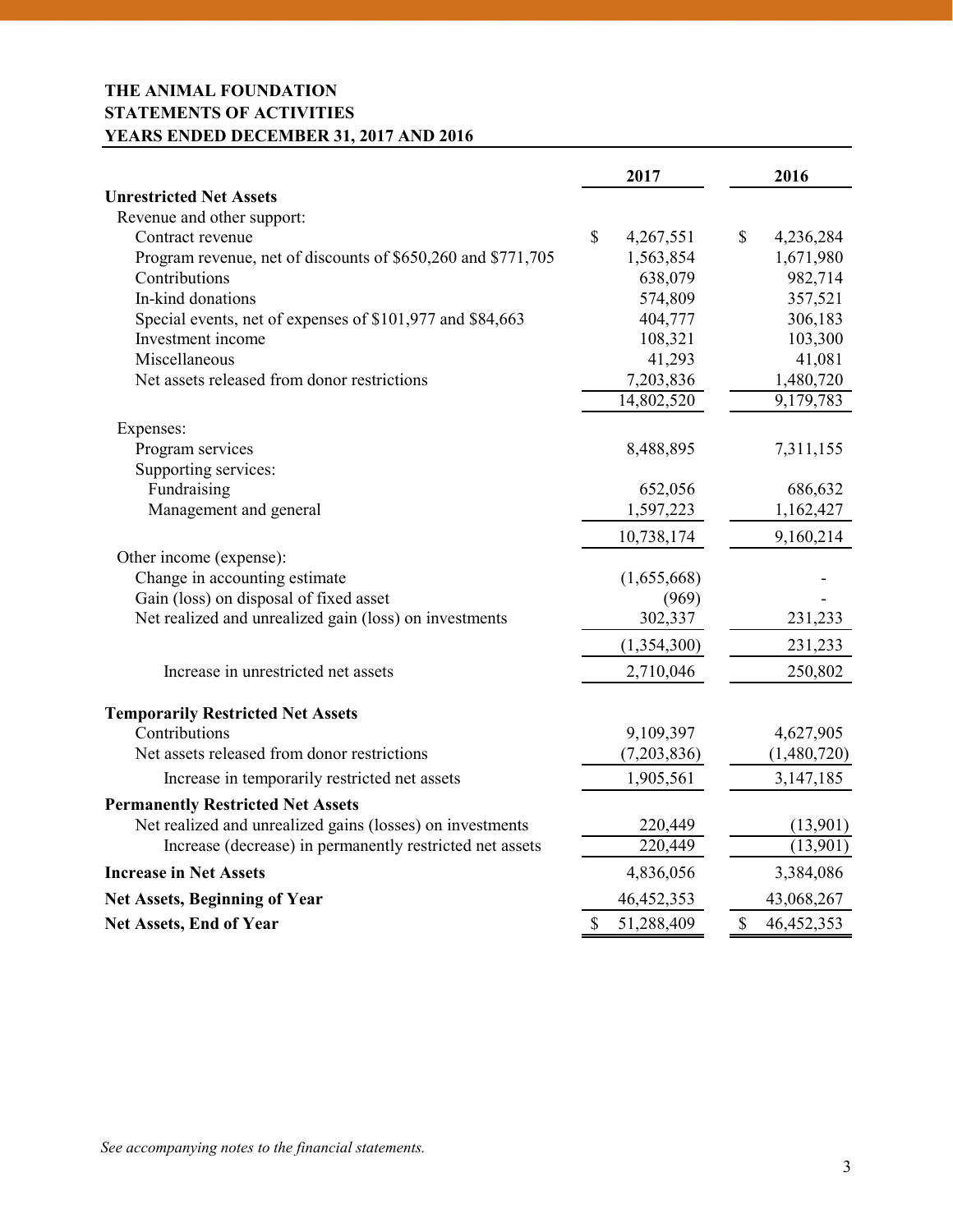# **THE ANIMAL FOUNDATION STATEMENT OF FUNCTIONAL EXPENSES YEAR ENDED DECEMBER 31, 2017**

| Program Services               |    |             |    |           |              |             |               |             |              |             |                 |              |              |
|--------------------------------|----|-------------|----|-----------|--------------|-------------|---------------|-------------|--------------|-------------|-----------------|--------------|--------------|
|                                |    |             |    | Public    |              |             |               | Total       |              |             | Management      |              |              |
|                                |    | Adoptions   |    | Clinic    | Shelter      | Life Saving |               | Programs    |              | Fundraising | and General     |              | Total        |
| Advertising                    | \$ | 45,013      | \$ | 5,536     | \$<br>11,064 | \$<br>7,418 | $\mathcal{S}$ | 69,031      | $\mathbb{S}$ | 17,170      | \$<br>4,206     | $\mathbb{S}$ | 90,407       |
| Animal care                    |    | 271,135     |    | 192,538   | 727,672      | 116,029     |               | 1,307,374   |              | 12,919      | 852             |              | 1,321,145    |
| Bad debt                       |    |             |    |           | 17,112       |             |               | 17,112      |              |             | 19              |              | 17,131       |
| Building maintenance           |    | 16,635      |    | 230       | 36,712       | 643         |               | 54,220      |              | 220         | 16,922          |              | 71,362       |
| Credit card fees               |    | 4,861       |    | 6,865     | 2,849        | 311         |               | 14,886      |              | 17,893      | 989             |              | 33,768       |
| Depreciation                   |    | 312,696     |    | 2,795     | 276,205      | 1,793       |               | 593,489     |              | 4,895       | 14,330          |              | 612,714      |
| Donated facilities             |    | 134,609     |    | 3,806     | 88,781       | 776         |               | 227,972     |              | 21,102      | 3,068           |              | 252,142      |
| Donated materials and supplies |    | 137,841     |    |           | 52,822       | (25)        |               | 190,638     |              | 12,923      | 214             |              | 203,775      |
| Donated professional services  |    | 25,975      |    | 8,119     | 16,904       | 8,092       |               | 59,090      |              | 57,006      | 4,409           |              | 120,505      |
| <b>Employee benefits</b>       |    | 99,476      |    | 9,729     | 183,538      | 43,661      |               | 336,404     |              | 14,724      | 52,096          |              | 403,224      |
| Equipment repairs              |    | 5,900       |    | 551       | 17,925       | 68          |               | 24,444      |              | (11)        | 3,708           |              | 28,141       |
| Insurance                      |    | 56,157      |    | 2,121     | 24,043       | 1,163       |               | 83,484      |              | 744         | 27,088          |              | 111,316      |
| Interest expense               |    |             |    |           |              |             |               |             |              |             | 4,747           |              | 4,747        |
| Other expenses                 |    | 16,748      |    | 5,286     | 16,107       | 5,521       |               | 43,662      |              | 16,520      | 54,342          |              | 114,524      |
| Professional services          |    | 84,546      |    | 26,965    | 134,828      | 26,920      |               | 273,259     |              | 130,483     | 209,944         |              | 613,686      |
| Rent                           |    | 28,069      |    | 278       | 10,014       | 1,128       |               | 39,489      |              | 2,030       | 48,358          |              | 89,877       |
| Safety and security            |    | 3,786       |    | 265       | 4,118        | 154         |               | 8,323       |              | 389         | 8,528           |              | 17,240       |
| Salaries and related expenses  |    | 1,331,138   |    | 346,207   | 2,539,979    | 618,022     |               | 4,835,346   |              | 330,695     | 1,093,848       |              | 6,259,889    |
| <b>Supplies</b>                |    | 9,276       |    | 4,237     | 21,101       | 6,224       |               | 40,838      |              | 6,001       | 32,151          |              | 78,990       |
| Telephone and Internet         |    | 5,475       |    | 1,180     | 9,109        | 641         |               | 16,405      |              | 2,249       | 8,735           |              | 27,389       |
| Travel and auto expenses       |    | 832         |    | 688       | 6,754        | 1,425       |               | 9,699       |              | 2,119       | 3,932           |              | 15,750       |
| Utilities                      |    | 180,658     |    | 3,637     | 58,695       | 740         |               | 243,730     |              | 1,985       | 4,737           |              | 250,452      |
|                                |    | \$2,770,826 |    | \$621,033 | \$4,256,332  | \$840,704   |               | \$8,488,895 |              | \$652,056   | \$<br>1,597,223 |              | \$10,738,174 |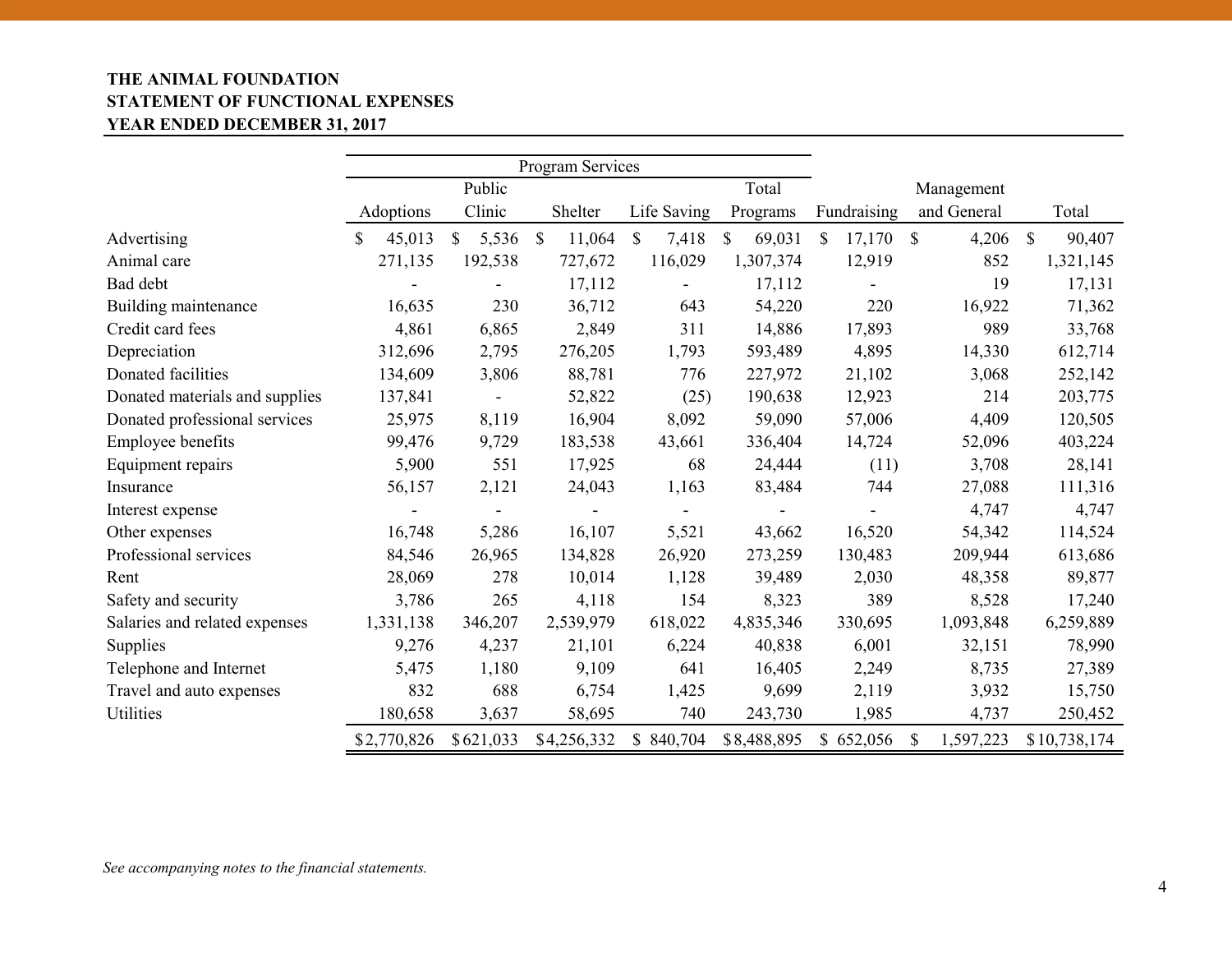# **THE ANIMAL FOUNDATION STATEMENT OF FUNCTIONAL EXPENSES YEAR ENDED DECEMBER 31, 2016**

|                                |             |           | Program Services |                |             |    |             |             |            |                         |
|--------------------------------|-------------|-----------|------------------|----------------|-------------|----|-------------|-------------|------------|-------------------------|
|                                |             | Public    |                  |                | Total       |    |             |             | Management |                         |
|                                | Adoptions   | Clinic    | Shelter          | Life Saving    | Program     |    | Fundraising | and General |            | Total                   |
| Advertising                    | \$          | \$        | \$               | \$             | \$          | \$ | 43,053      | \$          |            | $\mathcal{S}$<br>43,053 |
| Animal care                    | 218,153     | 171,556   | 640,736          | 3,745          | 1,034,190   |    | 600         |             | 610        | 1,035,400               |
| Bad debt                       | 210         |           | 59,369           |                | 59,579      |    |             |             |            | 59,579                  |
| Building maintenance           | 11,751      | 950       | 39,538           | 979            | 53,218      |    | 1,026       |             | 1,859      | 56,103                  |
| Credit card fees               | 6,711       | 6,155     | 3,076            | $\blacksquare$ | 15,942      |    | 11,299      |             | 144        | 27,385                  |
| Depreciation                   | 317,809     | 3,381     | 282,273          | 701            | 604,164     |    | 5,877       |             | 9,085      | 619,126                 |
| Donated facilities             | 123,484     | 3,752     | 96,587           | 765            | 224,588     |    | 1,086       |             | 3,025      | 228,699                 |
| Donated materials and supplies | 79,504      |           | 18,802           |                | 98,306      |    |             |             |            | 98,306                  |
| Donated professional services  | 20,367      | 1,052     | 912              |                | 22,331      |    | 8,015       |             |            | 30,346                  |
| Employee benefits              | 68,388      | 2,847     | 164,750          | 18,329         | 254,314     |    | 5,932       |             | 42,202     | 302,448                 |
| Equipment repairs              | 5,629       | 833       | 11,701           | 13             | 18,176      |    | 505         |             | 7,127      | 25,808                  |
| Insurance                      | 52,196      | 3,278     | 31,086           | 670            | 87,230      |    | 1,721       |             | 18,888     | 107,839                 |
| Other expenses                 | 20,717      | 3,135     | 30,353           | 1,866          | 56,071      |    | 117,752     |             | 25,692     | 199,515                 |
| Professional services          | 23,263      | 3,442     | 148,000          | 4,839          | 179,544     |    | 148,962     |             | 114,878    | 443,384                 |
| Rent                           | 26,708      | 354       | 10,441           | 146            | 37,649      |    | 3,024       |             | 1,674      | 42,347                  |
| Safety and security            | 5,701       | 421       | 8,345            | 206            | 14,673      |    | 832         |             | 1,037      | 16,542                  |
| Salaries and related expenses  | 1,251,737   | 318,133   | 2,451,973        | 241,931        | 4,263,774   |    | 317,933     |             | 903,365    | 5,485,072               |
| Supplies                       | 12,641      | 2,750     | 19,893           | 1,374          | 36,658      |    | 12,539      |             | 19,694     | 68,891                  |
| Telephone and internet         | 5,110       | 852       | 7,061            | 443            | 13,466      |    | 3,098       |             | 4,806      | 21,370                  |
| Travel and auto expenses       | 984         |           | 2,623            | 803            | 4,410       |    | 1,558       |             | 3,951      | 9,919                   |
| Utilities                      | 154,714     | 3,886     | 73,481           | 791            | 232,872     |    | 1,820       |             | 4,390      | 239,082                 |
|                                | \$2,405,777 | \$526,777 | \$4,101,000      | \$<br>277,601  | \$7,311,155 | \$ | 686,632     | \$          | 1,162,427  | \$9,160,214             |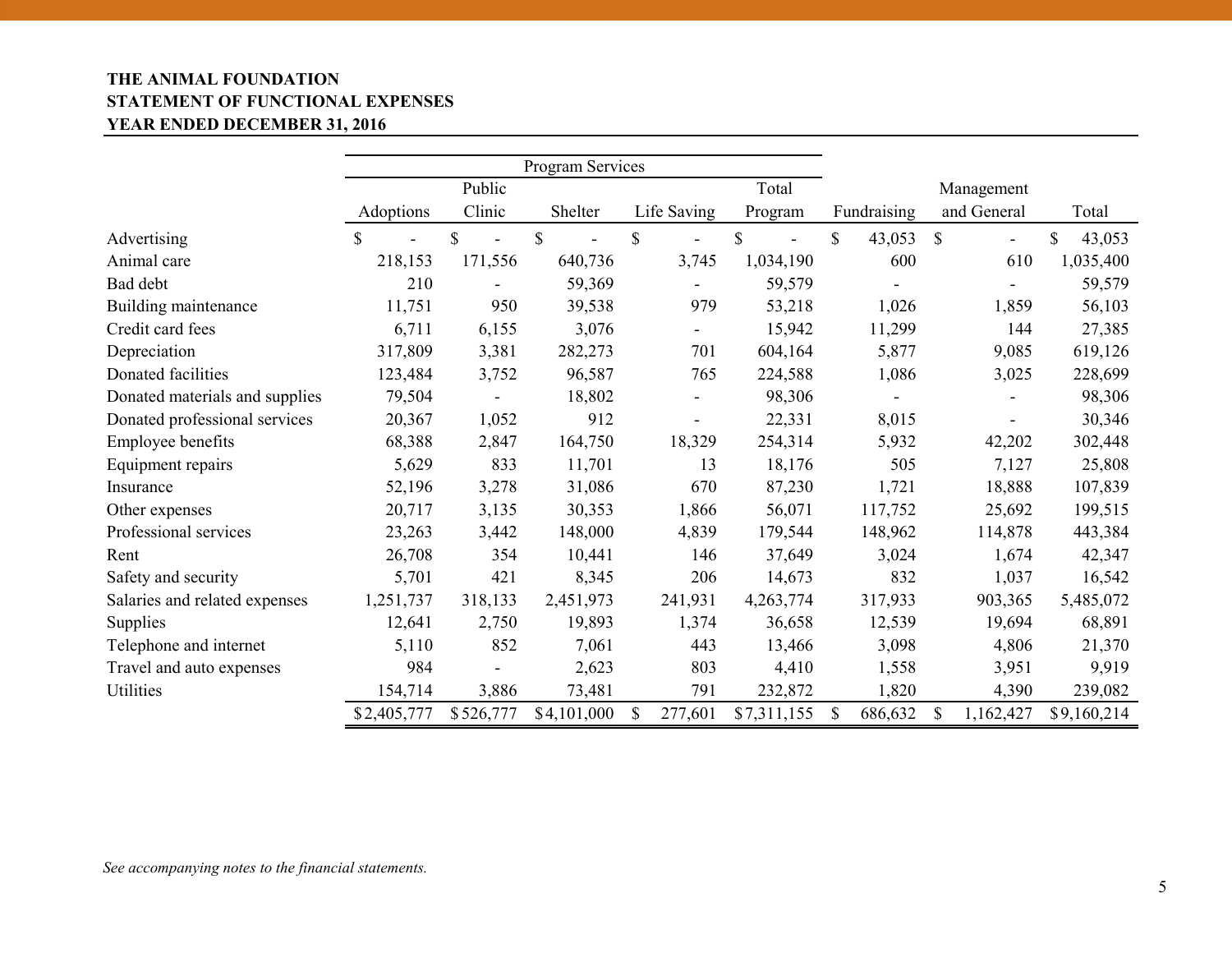# **THE ANIMAL FOUNDATION STATEMENTS OF CASH FLOWS YEARS ENDED DECEMBER 31, 2017 AND 2016**

|                                                           | 2017             | 2016                                   |
|-----------------------------------------------------------|------------------|----------------------------------------|
| <b>Cash Flows from Operating Activities</b>               |                  |                                        |
| Increase in net assets                                    | \$<br>4,836,056  | 3,384,086                              |
| Adjustments to reconcile increase in net assets           |                  |                                        |
| to net cash provided by operating activities:             |                  |                                        |
| Amortization of unconditional promise to give             | (7,229)          | (9,806)                                |
| Change in accounting estimate                             | 1,655,668        |                                        |
| Bad debt                                                  | 17,131           | 59,579                                 |
| Depreciation                                              | 612,714          | 619,126                                |
| (Gain) loss on disposal of fixed assets                   | 969              |                                        |
| Amortization of premium (discount) on investment in bonds | 6,513            | (4,273)                                |
| Net realized and unrealized (gain) loss on investments    | (522, 786)       | (217, 332)                             |
| Debt issuance cost amortization                           | 4,306            |                                        |
| Changes in operating assets and liabilities:              |                  |                                        |
| (Increase) decrease in unconditional promises to give     | 1,765,153        | (3,562,500)                            |
| (Increase) decrease in accounts and other receivables     | (257, 721)       | (74, 833)                              |
| (Increase) decrease in inventory                          | (41, 949)        | (3,082)                                |
| (Increase) decrease in prepaid debt issuance costs        | (287, 033)       |                                        |
| (Increase) decrease in prepaid expenses                   | (14, 616)        | (17,305)                               |
| (Increase) decrease in other asset                        | (1,186)          | 14,479                                 |
| Increase (decrease) in accounts payable                   | 389,375          | 209,432                                |
| Increase (decrease) in accrued expenses                   | 28,139           | 50,441                                 |
| Increase (decrease) in unearned revenue                   | 388,352          |                                        |
| Increase (decrease) in interest payable                   | 50,043           |                                        |
| Increase (decrease) in other current liabilities          | 1,974            |                                        |
| Net cash provided by operating activities                 | 8,623,873        | 448,012                                |
| <b>Cash Flows from Investing Activities</b>               |                  |                                        |
| Proceeds from sale of investments                         | 1,040,162        | 1,181,122                              |
| Purchase of investments                                   | (891, 028)       | (1,062,057)                            |
| Purchase of property and equipment                        | (27, 538)        | (7,345)                                |
| Construction in progress expenditures                     | (3,147,511)      | (727, 270)                             |
| Net cash used in investing activities                     | (3,025,915)      | (615, 550)                             |
| <b>Cash Flows from Financing Activities</b>               |                  |                                        |
| Proceeds from long-term debt                              | 5,532,576        |                                        |
|                                                           |                  |                                        |
| Net Increase (Decrease) in Cash and Cash Equivalents      | 11,130,534       | (167, 538)                             |
| <b>Cash and Cash Equivalents, Beginning of Year</b>       | 6,529,014        | 6,696,552                              |
| <b>Cash and Cash Equivalents, End of Year</b>             | \$<br>17,659,548 | $\boldsymbol{\mathsf{S}}$<br>6,529,014 |
| <b>Cash and Cash Equivalents, Unrestricted</b>            | \$<br>637,238    | \$<br>482,356                          |
| <b>Cash and Cash Equivalents, Restricted</b>              | 17,022,310       | 6,046,658                              |
|                                                           | \$<br>17,659,548 | \$<br>6,529,014                        |
|                                                           |                  |                                        |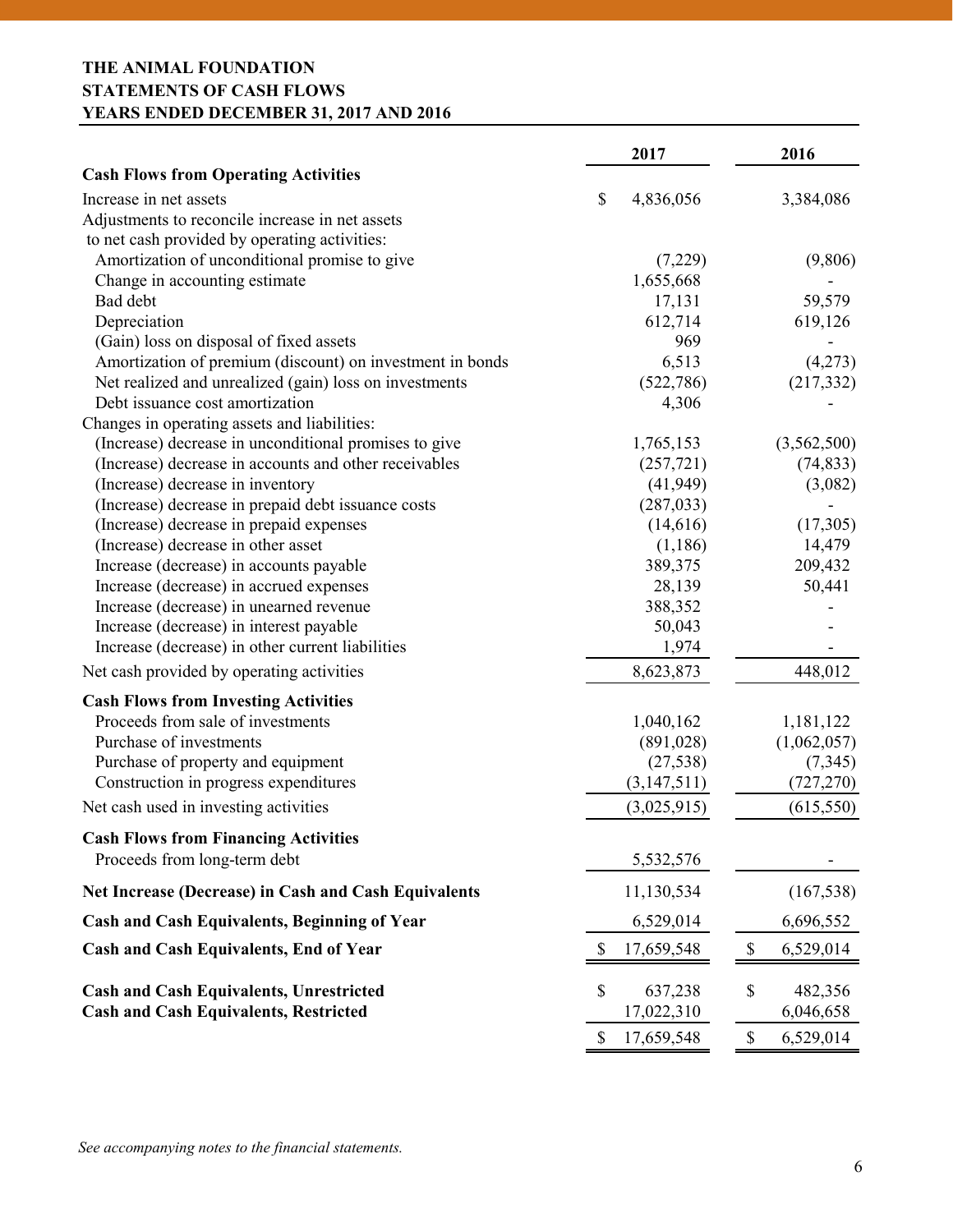# **NOTE 1 – NATURE OF ORGANIZATION**

The Animal Foundation (the Foundation) was incorporated in March 1978. The Foundation is a public, nonprofit, multi-service agency whose mission is to save the lives of all healthy and treatable animals in the Las Vegas valley. The vision is to promote a humane and compassionate community for all animals. The Foundation operates the Valley's largest open-admission shelter, lost and found services, rabies observation, foster home and adoption services, affordable vaccination clinic, low-cost spaying and neutering services, community education, and humane and sensitive euthanasia.

The Foundation receives most of its revenues and support from the Southern Nevada region. During 2017 and 2016, 27% and 46%, respectively, of operating support was collectively generated from contracts with the City of Las Vegas, the City of North Las Vegas and Clark County. When non-recurring net pledges received as part of the building expansion project are included, the percentage of total support from municipalities totals 22% and 34% during 2017 and 2016, respectively.

### **NOTE 2 – SUMMARY OF SIGNIFICANT ACCOUNTING POLICIES**

This summary of significant accounting policies of the Foundation is presented to assist in understanding the Foundation's financial statements. The financial statements and notes are representations of the Foundation's management, which is responsible for their integrity and objectivity. These accounting policies conform to accounting principles generally accepted in the United States of America and have been consistently applied in the preparation of the financial statements.

### **Basis of Accounting**

The financial statements of the Foundation have been prepared on the accrual basis of accounting and accordingly reflect all significant receivables, payables, and other liabilities.

### **Basis of Presentation**

The accompanying financial statements have been presented in accordance with accounting principles generally accepted in the United States of America applicable to not-for-profit organizations, principally Accounting Standards Codification (ASC) 958, *Not-for-Profit Entities*. Under ASC 958, the Foundation is required to report information regarding its financial position and changes in financial position according to three classes of net assets; unrestricted net assets, temporarily restricted net assets and permanently restricted net assets.

#### **Estimates**

 The preparation of financial statements in conformity with accounting principles generally accepted in the United States of America requires management to make estimates and judgments that affect the reported amounts of assets, liabilities, revenues and expenses. Accordingly, actual results could differ from those estimates.

#### **Reclassification**

Certain amounts in the prior financial statements have been reclassified for comparative purposes to conform to the presentation in the current period financial statements.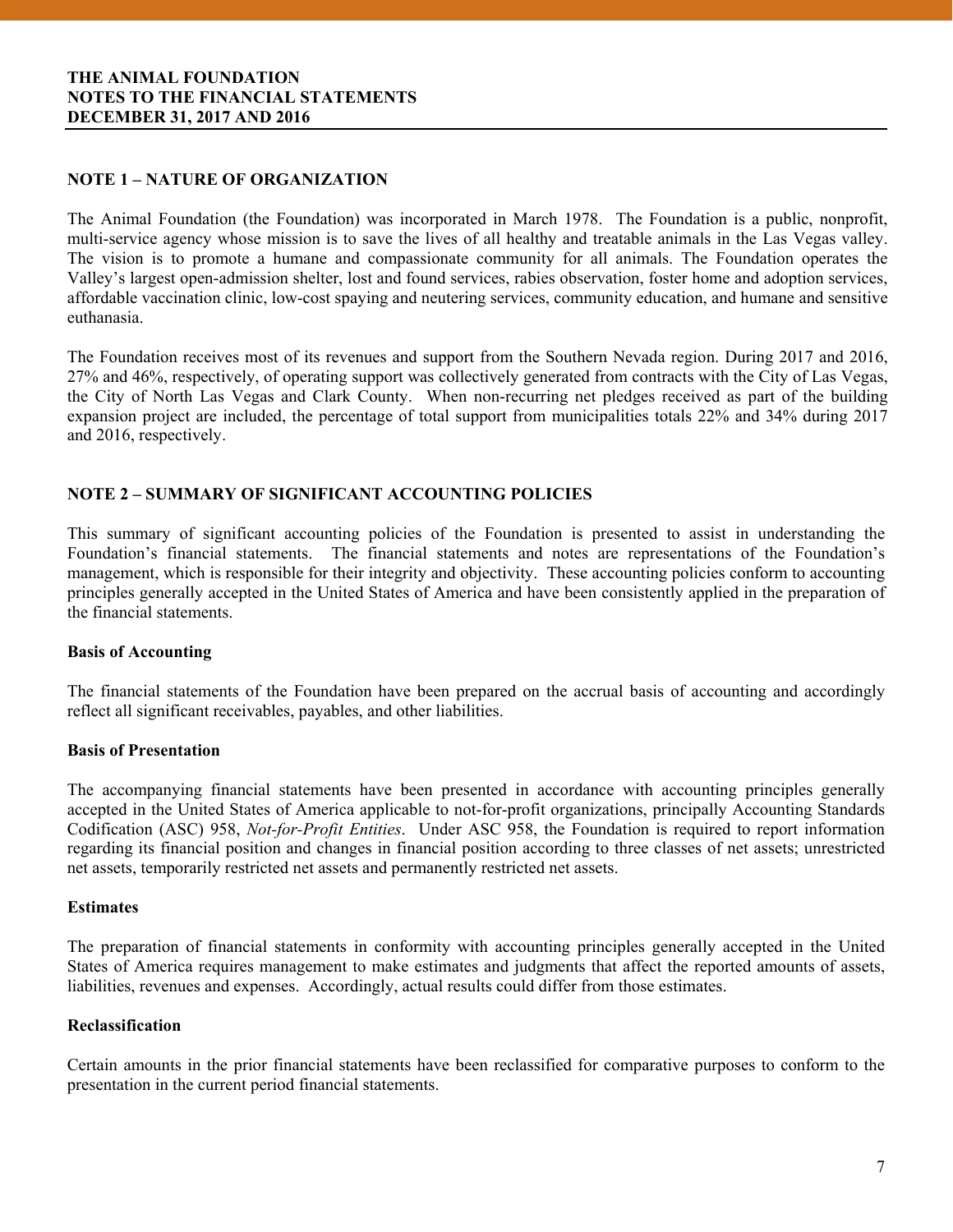#### **Cash and Cash Equivalents**

For the purpose of the statement of cash flows, the Foundation considers all highly liquid investments available for current use with an original maturity of three months or less to be cash equivalents.

The Foundation has concentrated its credit risk for cash by maintaining deposits in financial institutions, which at times may exceed amounts covered by insurance provided by the U.S. Federal Deposit Insurance Corporation (FDIC). The Foundation has not experienced any losses in such accounts and believes it is not exposed to any significant credit risk to cash.

#### **Accounts Receivable**

Accounts receivable consist primarily of fees due from program services and are non-interest bearing. Accounts receivable are stated at unpaid balances, less an allowance for doubtful accounts. The Foundation provides for losses on accounts receivable using the allowance method. It is the Foundation's policy to charge off uncollectible accounts receivable when management determines the receivable will not be collected. As of December 31, 2017, and 2016, the estimated allowance for uncollectible accounts to accounts receivable was \$17,000 and \$34,000, respectively.

# **Inventory**

Inventories primarily consist of medical supplies and equipment, as well as animal microchips. Inventory costs are measured using the first in, first out (FIFO) inventory method, and valued based on the lower of cost or market.

## **Investments**

Investments in debt and equity securities with readily determinable fair values are carried at fair value based on quoted prices in active markets (all Level 1 measurements) in the statement of financial position. Unrealized gains and losses are included in the accompanying statement of activities. The Foundation initially records its real estate investments at the fair value as of the dates the investments are donated to the Foundation and thereafter carries such investments primarily at current appraised values (Level 2 measurements). The Foundation considers the measurement of its beneficial interest in the trust to be a Level 3 measurement within the fair value hierarchy because even though that measurement is based on the fair values of the trust assets reported by the trustee, the Foundation will never receive those assets or have the ability to direct the trustee to redeem them. Investments in bonds are reported net of premium amortization of \$25,155 and \$18,642 for the years ended December 31, 2017 and 2016, respectively.

### **Property and Equipment**

 The Foundation capitalizes significant expenditures for property and equipment at cost, generally those that exceed \$1,000. Property and equipment that are contributed to the Foundation are recorded at the approximate fair value at the date of donation. Depreciation is computed using the straight-line method over the estimated useful lives of the assets, which range between three to thirty-nine years.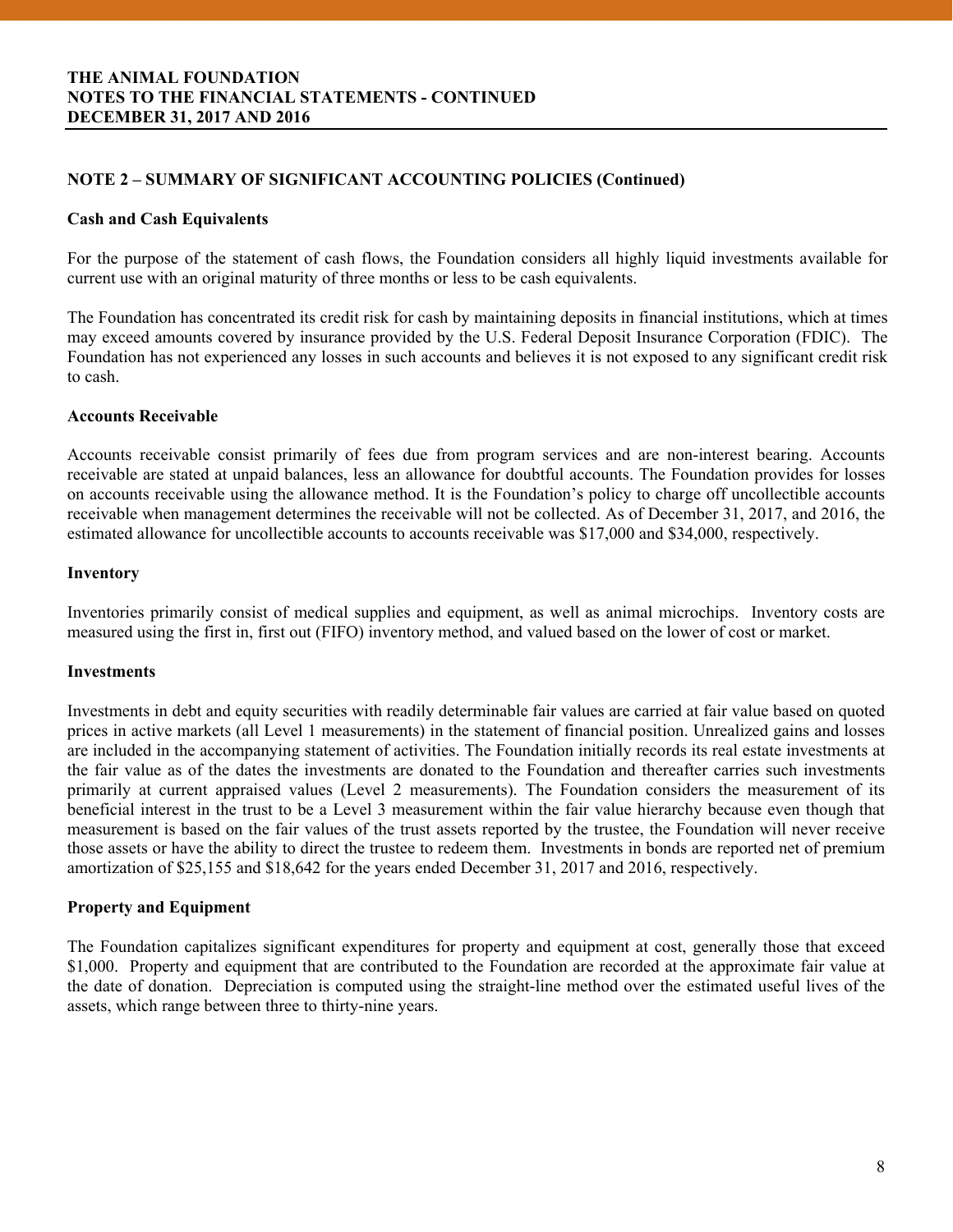#### **Contributed Materials, Services and Facilities**

Generally, donated materials and facilities, if significant in amount, are recorded at their fair market value, provided the Foundation has a clearly measurable and objective basis for determining the value. In the case of materials where such values cannot reasonably be determined, the donation is not recorded. Donated professional services are recognized if the services received (a) create or enhance long-lived assets or (b) require specialized skills, are provided by individuals possessing those skills, and would typically need to be purchased if not provided by donation.

The Foundation recognized the following in-kind donations in the following years:

|                           | 2017    | 2016      |
|---------------------------|---------|-----------|
| Donated use of facilities | 252,142 | \$228,699 |
| Materials and supplies    | 202,887 | 98,957    |
| Professional services     | 119,780 | 29,865    |
|                           | 574,809 | \$357,521 |

Unpaid volunteers have donated their time to the Foundation's programs. The value of such services has not been reflected in the accompanying financial statements since the volunteers' time does not meet the criteria for recognition as contributed services.

### **Revenue Recognition**

Contributions received are recorded as unrestricted, temporarily restricted, or permanently restricted support, depending on the existence and/or nature of any donor restrictions. All donor-restricted support is reported as an increase in temporarily or permanently restricted net assets, depending on the nature of the restriction. When a restriction expires by a stipulated time restriction lapsing or by the purpose of the restriction having been accomplished, temporarily restricted net assets are reclassified to unrestricted net assets and reported in the statement of activities as net assets released from restrictions.

Program revenues are earned at the time services are rendered. At times, discounts are offered against program fees. These discounts are recognized as a reduction in the statement of activities in accordance with FASB ASC 958-605- 45-2, *Revenue Recognition*. For the years ended December 31, 2017 and 2016, program revenues were recorded net of discounts of \$650,260 and \$771,705, respectively.

### **Income Taxes**

 In February 1979, the Foundation received notification from the Internal Revenue Service that the Foundation is exempt from federal income tax under Section 501(c)(3) of the Internal Revenue Code and has been classified as a public charity under Section 509(a)(2). Therefore, no provision for income taxes is made in the accompanying financial statements.

Management has evaluated the tax positions taken within their tax returns and does not believe there are any significant uncertain positions taken on the returns. Therefore, no provision or liability for uncertain tax positions has been included in these financial statements.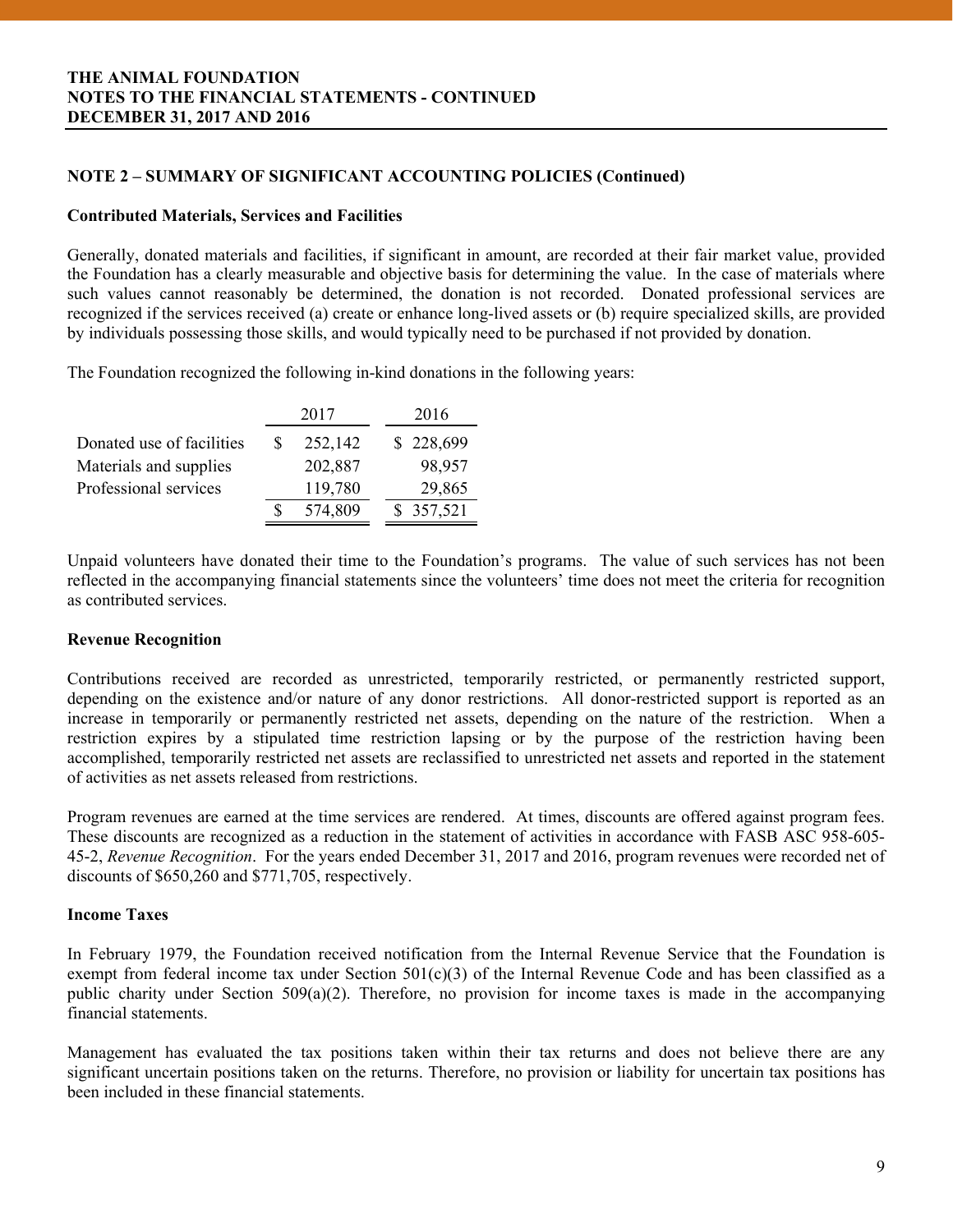## **Income Taxes (continued)**

The Foundation is no longer subject to potential income tax examinations by tax authorities for years before 2014.

#### **Functional Expenses**

The costs of providing the various programs and other activities have been summarized on a functional basis in the statements of activities and functional expenses. Accordingly, certain costs have been allocated among the programs and supporting services benefited, based on management's estimates.

#### **Advertising**

Advertising costs are expensed as incurred.

### **New Accounting Pronouncements**

In May 2014, the FASB issued ASU 2014-09 (Topic 606) pertaining to revenue from contracts with customers, including a number of subsequent updating pronouncements. This pronouncement is effective for non-public companies for annual periods beginning after December 15, 2018, with early adoption permitted for periods beginning after December 15, 2016. Although a final determination of the potential impact of this new accounting pronouncement has not yet been completed, it appears that the substance of the new accounting principle, which is to change current revenue recognition guidance to a single, principle-based model that requires an entity to recognize revenue in a manner that depicts the transfer of goods or services to its customers at an amount that reflects the consideration to which the entity expects to be entitled in exchange for those goods or services, is consistent with the position of the Foundation's existing revenue recognition practices. Management is still evaluating the effects of this standard on the Foundation's financial statements.

 periods beginning after December 15, 2019, with early adoption permitted. The adoption of this guidance is not In February 2016, the FASB issued ASU 2016-02, (Topic 842): *Leases*, which sets out the principles for the recognition, measurement, presentation and disclosure of leases for both parties to a contract (i.e. lessees and lessors). This ASU requires lessees to apply a dual approach, classifying leases as either finance or operating leases based on the principle of whether or not the lease is effectively a financed purchase by the lessee. This classification will determine whether lease expense is recognized based on an effective interest method or a straight-line basis over the term of the lease, respectively. A lessee is also required to record a right-of-use asset and a lease liability for all leases with a term of greater than 12 months regardless of their classification. Leases with a term of 12 months or less will be accounted for similar to existing guidance for operating leases today. Lessors should account for leases, in according with this ASU, using an approach that is substantially equivalent to existing guidance for sales-type leases, direct financing leases, and operating leases. The ASU requires a modified retrospective approach with optional practical expedients and other special transition provisions. The ASU is effective for non-public companies for annual reporting expected to have a material impact on the Foundation's financial statements.

In August 2016, the FASB issued ASU 2016-14 pertaining to Not-for-Profit Entities (Topic 958): *Presentation of Financial Statements of Not-for-Profit Entities*. This pronouncement is effective for fiscal years beginning after December 15, 2017, with early adoption permitted. Management has not yet evaluated the effects of this standard on the Foundation's financial statements.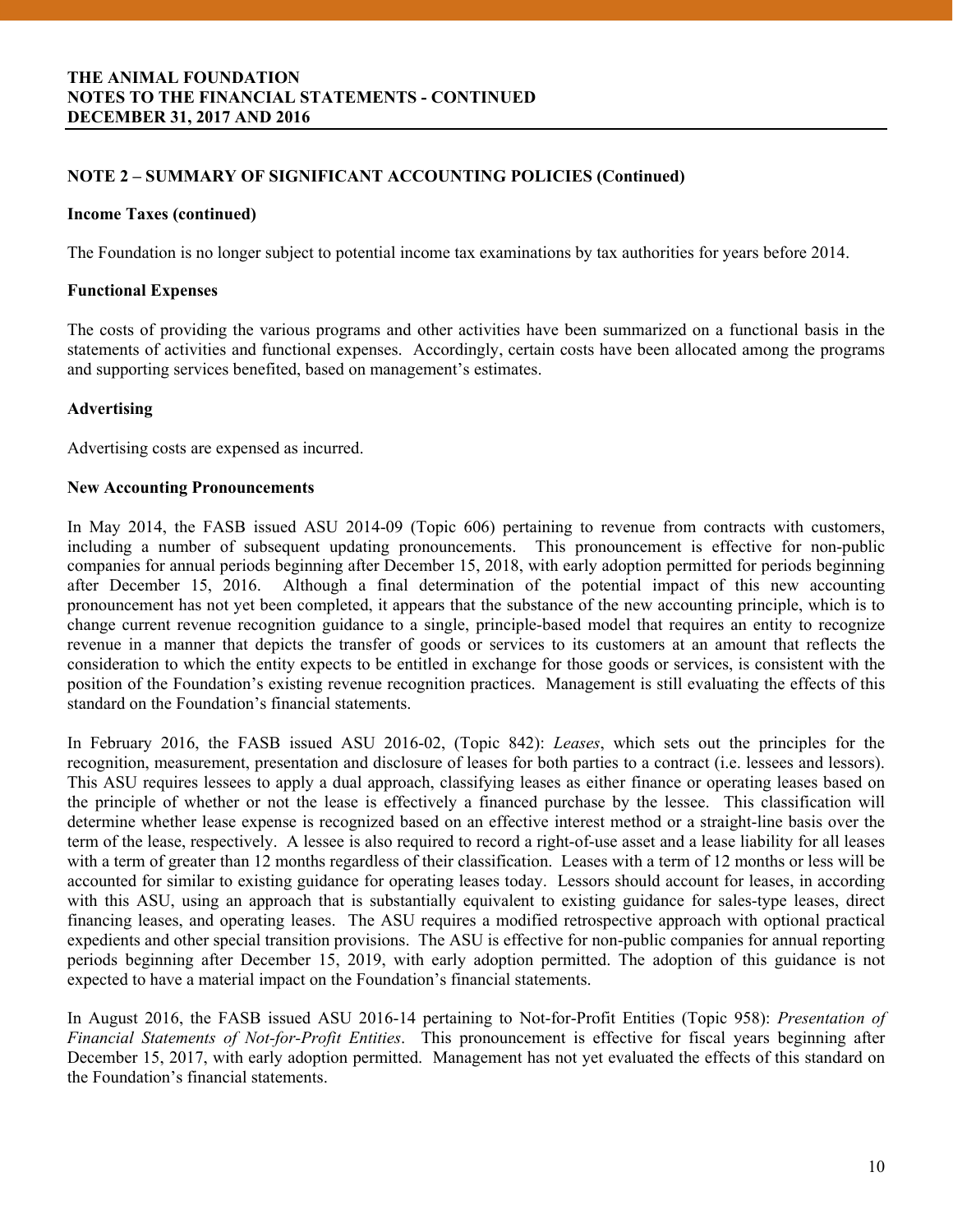#### **New Accounting Pronouncements (continued)**

In August 2016, the FASB issued ASU 2016-15, Statement of Cash Flows (Topic 230): *Classification of Certain Cash Receipts and Cash Payments*. This ASU provides guidance on how certain cash receipts and cash payments should be presented and classified in the statement of cash flows with the objective of reducing existing diversity in practice with respect to these items. The ASU requires a retrospective application; however, if it is impracticable to apply the guidance retrospectively for some of the issues, the guidance for those issues would be applied prospectively as of the earliest date practicable. The ASU is effective for non-public companies for annual reporting periods beginning after December 15, 2018, with early adoption permitted. Management is currently evaluating the impact the adoption of this guidance will have on its statement of cash flows.

### **NOTE 3 – FAIR VALUE MEASUREMENTS**

The Foundation measures certain financial assets and liabilities at fair value on a recurring basis, and certain nonfinancial assets and liabilities on a nonrecurring basis. Fair value is defined as the price that would be received to sell an asset or paid to transfer a liability in the principal or most advantageous market in an orderly transaction between market participants on the measurement date. Fair value disclosures are reflected in a three-level hierarchy, maximizing the use of observable inputs and minimizing the use of unobservable inputs.

The valuation hierarchy is based upon the transparency of inputs to the valuation of an asset or liability on the measurement date. The three levels are defined as follows:

Level 1 – inputs to the valuation methodology are quoted prices (unadjusted) for an identical asset or liability in an active market.

Level 2 – inputs to the valuation methodology include quoted prices for a similar asset or liability in an active market or model-derived valuations in which all significant inputs are observable for substantially the full term of the asset or liability.

Level 3 – inputs to the valuation methodology are unobservable and significant to the fair value measurement of the asset or liability.

Fair values of assets measured at December 31, 2017 are as follows:

|                                        | Total       | (Level 1) |                          | (Level 2)                | (Level 3)   |
|----------------------------------------|-------------|-----------|--------------------------|--------------------------|-------------|
| Recurring fair value measurements:     |             |           |                          |                          |             |
| Beneficial interest in perpetual trust | \$2,150,766 |           | $\overline{\phantom{a}}$ | $\overline{\phantom{a}}$ | \$2,150,766 |
| <b>Bonds</b>                           | 1,180,526   |           | 1,180,526                | ٠                        |             |
| Mutual funds                           | 118,950     |           | 118,950                  |                          |             |
| <b>Stocks</b>                          | 2,717,292   |           | 2,717,292                | $\overline{\phantom{0}}$ |             |
| Land held for investment               | 216,940     |           | $\overline{\phantom{a}}$ | 216,940                  |             |
|                                        | \$6,384,474 |           | 4,016,768                | 216,940                  | 2,150,766   |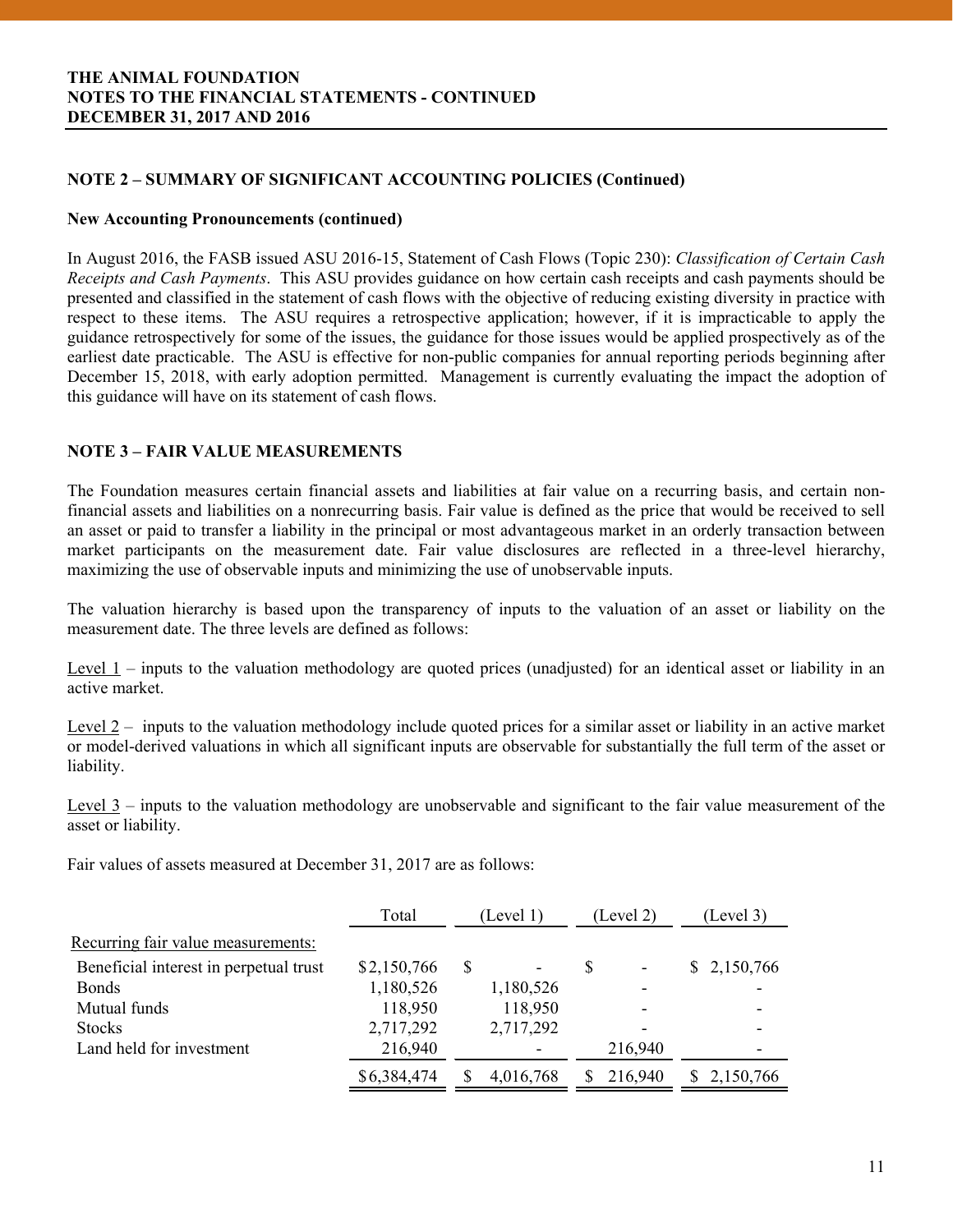# **NOTE 3 – FAIR VALUE MEASUREMENTS (Continued)**

Fair values of assets measured at December 31, 2016 are as follows:

|                                        | Total       | (Level 1)                                | (Level 2)                | (Level 3)      |
|----------------------------------------|-------------|------------------------------------------|--------------------------|----------------|
| Recurring fair value measurements:     |             |                                          |                          |                |
| Beneficial interest in perpetual trust | \$1,930,317 | <sup>S</sup><br>$\overline{\phantom{a}}$ | S<br>٠                   | 1,930,317<br>S |
| <b>Bonds</b>                           | 1,187,055   | 1,187,055                                | $\overline{\phantom{0}}$ |                |
| Mutual funds                           | 119,055     | 119,055                                  |                          |                |
| <b>Stocks</b>                          | 2,563,968   | 2,563,968                                |                          |                |
| Land held for investments              | 216,940     | $\overline{\phantom{a}}$                 | 216,940                  |                |
|                                        | \$6,017,335 | 3,870,078                                | 216,940                  | 1,930,317      |

Fair value for the beneficial interest in perpetual trust is measured using the fair value of the assets held in the trust as reported by the trustee as of December 31, 2017 (see Note 7). The Foundation considers the measurement of its beneficial interest in the trust to be a Level 3 measurement within the fair value hierarchy because even though that measurement is based on the fair values of the trust assets reported by the trustee, the Foundation will never receive those assets or have the ability to direct the trustee to redeem them.

The Foundation recognizes transfers between levels in the fair value hierarchy at the end of the reporting period.

The following table presents information about fair value measurements that use significant unobservable inputs (Level 3):

| Beneficial interest in perpetual trust         |             |
|------------------------------------------------|-------------|
| Balance - January 1, 2017                      | \$1,930,317 |
| Total gains or losses recognized in the change |             |
| in permanently restricted net assets:          |             |
| Change in value of perpetual trust             | 220,449     |
| Balance - December 31, 2017                    | \$2,150,766 |

 have remained unchanged for the years ended December 31, 2017 and 2016. The Board of Directors reviews and approves the Foundation's fair value measurement policies and procedures on an as-needed basis. The finance committee and the Board determine if the valuation techniques used in fair value measurements are still appropriate. The policies, procedures, and valuation techniques used in fair value measurements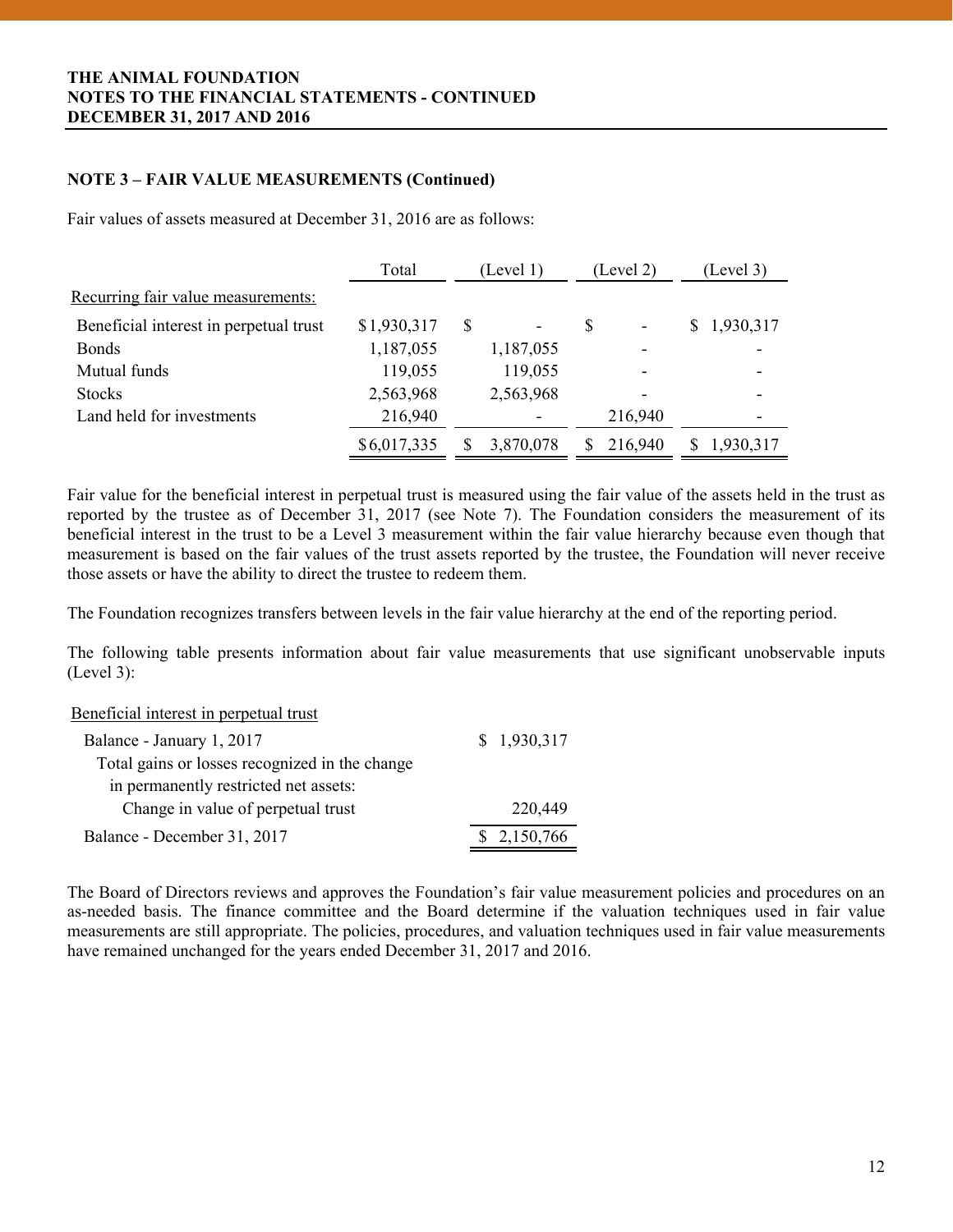# **NOTE 4 – UNCONDITIONAL PROMISES TO GIVE**

Unconditional promises to give are recorded as receivables and revenue when received. As of December 31, 2017 and 2016, unconditional promises to give are as follows:

|                                      | 2017        | 2016       |
|--------------------------------------|-------------|------------|
| Receivable in less than one year     | 8,291,454   | 16,582,236 |
| Receivable in one to five years      | 4,108,582   | 1,380,000  |
| Receivable in more than five years   | 5, 134, 275 | 1,330,000  |
| Total unconditional promises to give | 17,534,311  | 19,292,236 |
| Less discounts to net present value  | (2,296,890) | (641, 223) |
| Net unconditional promises to give   | 15,237,421  | 18,651,013 |

The following table presents unconditional promises to give at December 31, 2017 and 2016, as shown on the statement of financial position:

|                                                            | 2017       | 2016         |
|------------------------------------------------------------|------------|--------------|
| Current unconditional promises to give                     | 8,265,494  | \$16,561,881 |
| Present value of noncurrent unconditional promises to give | 6,971,927  | 2,089,132    |
| Total unconditional promises to give, net of present value | 15,237,421 | 18,651,013   |

# **NOTE 5 – PROPERTY AND EQUIPMENT**

As of December 31, 2017 and 2016, property and equipment consisted of the following:

|                                | 2017             | 2016             |
|--------------------------------|------------------|------------------|
| <b>Buildings</b>               | 20,345,347<br>S. | 20,345,347<br>S. |
| Computers and software         | 123,757          | 137,110          |
| Furniture and equipment        | 439,270          | 477,410          |
| Leasehold improvements         | 20,371           | 20,371           |
| Vehicles                       | 258,994          | 249,929          |
|                                | 21,187,739       | 21,230,167       |
| Less: accumulated depreciation | (7,380,053)      | (6,836,336)      |
|                                | 13,807,686       | 14,393,831       |

Depreciation expense for the years ended December 31, 2017 and 2016 was \$612,714 and \$619,126, respectively.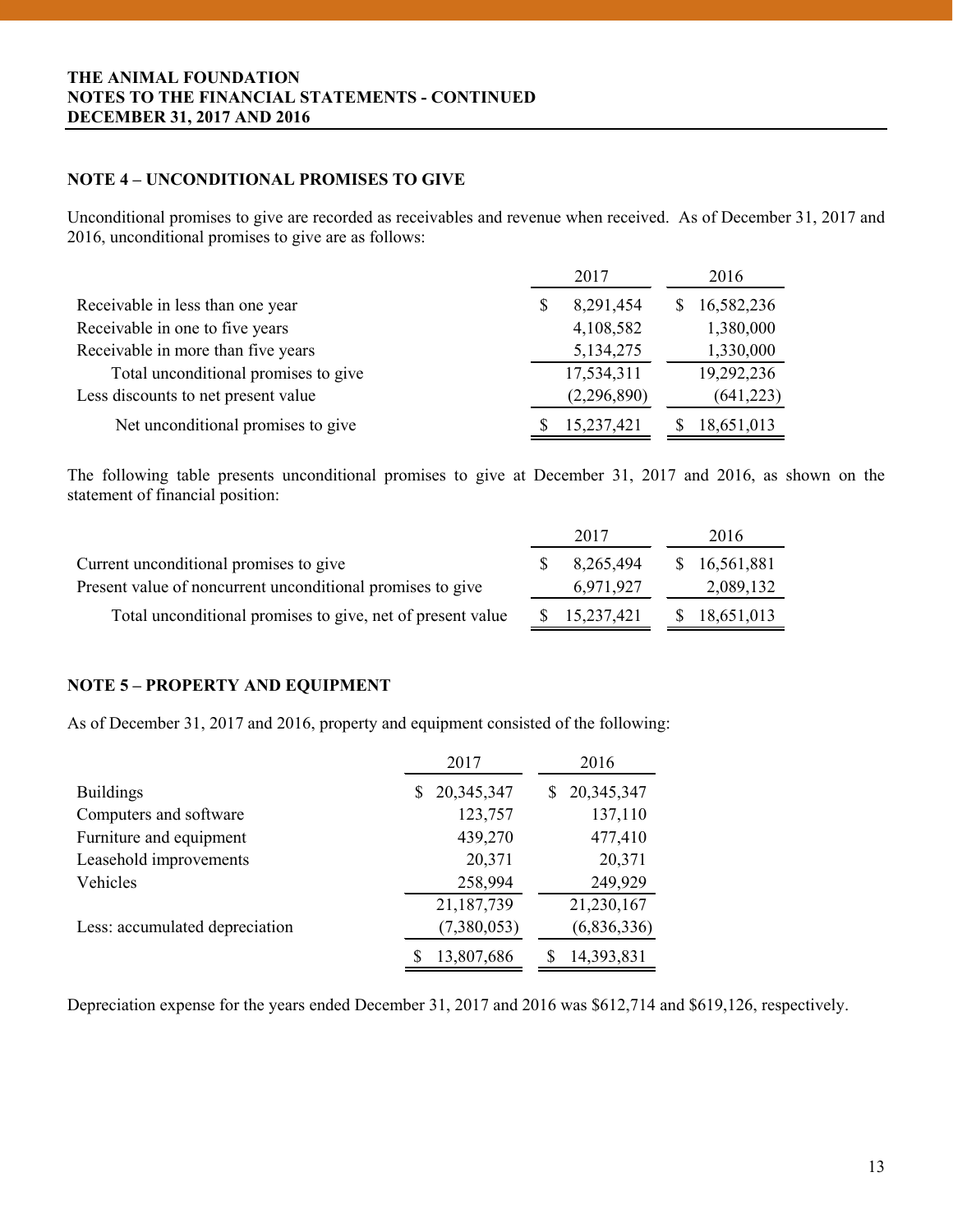# **NOTE 6 – BUILDING EXPANSION PROJECT**

In 2011, the Foundation resumed plans to expand its facilities. It started a capital campaign to underwrite a campuswide renovation and the development of a new structure to house cats and exotic animal adoption areas, public education facilities, and administrative offices. This campaign has continued through 2017 and beyond to raise funds to complete the project.

As of December 31, 2017 and 2016, costs of \$3,147,511 and \$727,270, respectively have been capitalized to the construction in progress account of which \$50,043 and \$0, respectively was construction interest capitalized.

The expansion plans, deemed the Campus Completion Project, have a total budget of \$31,484,721. As of the date of issuance, the Foundation has secured \$13,184,006 in municipal appropriations plus \$132,997 to be paid in bond issuance costs, and approximately \$16,416,800 in private donations, of which \$6,035,275 was pledged subsequent to year end.

# **NOTE 7 – BENEFICIAL INTEREST IN PERPETUAL TRUST HELD BY OTHERS**

During 2013, the Foundation received 33% beneficial interest in a perpetual trust which is held by others. As of December 31, 2017, the fair market value of the Foundation's share is \$2,150,765. Changes in the value of the trust have been reported in the statement of activities as increases in permanently restricted net assets. The entire fair value of the underlying assets is included in permanently restricted net assets. The Foundation receives quarterly disbursements of 33% of the income generated by the investments held by the trust. As of December 31, 2017 and 2016, amounts received were \$67,535 and \$72,804, respectively.

### **NOTE 8 – LAND HELD FOR INVESTMENT**

In August 2009, the Foundation had various parcels of land bequeathed to it with the Foundation's ownership of each parcel ranging from 20% to 100%. The various parcels are located in the Pahrump, Nevada area and are held as an investment. The estimated fair value of the real estate based on county assessments was approximately \$216,940 as of December 31, 2017 and 2016.

### **NOTE 9 – TEMPORARILY RESTRICTED NET ASSETS**

Temporarily restricted net assets are held for the following purposes at December 31, 2017 and 2016:

|                      | 2017          |   | 2016       |
|----------------------|---------------|---|------------|
| Adoptions            | \$<br>134,333 | S |            |
| <b>Building</b>      | 26,001,830    |   | 23,361,100 |
| Capital Reserve      | 185,079       |   |            |
| Life Saving programs | 281,990       |   | 1,300,728  |
| Other programs       |               |   | 35,843     |
|                      | 26,603,232    |   | 24,697,671 |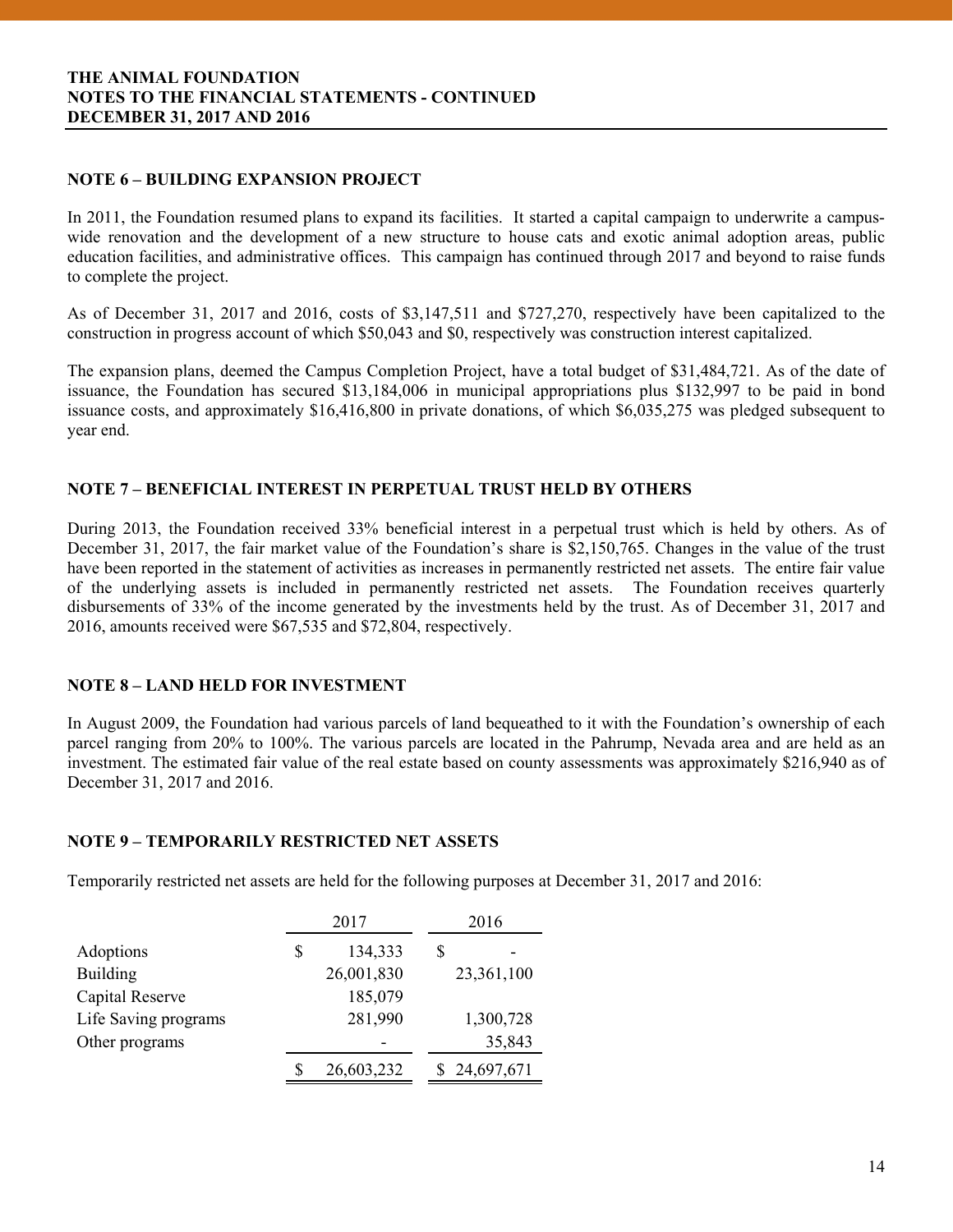# **NOTE 9 – TEMPORARILY RESTRICTED NET ASSETS (Continued)**

Temporarily restricted net assets consist of cash and cash equivalents of \$17,022,310 and \$6,046,658, net unconditional promises to give of \$9,561,422 and \$18,651,013, and accounts and other receivables of \$19,500 and \$0, as of December 31, 2017 and 2016, respectively.

#### **NOTE 10 – ENDOWMENT**

During 2013, the Board of Directors established an endowment fund for the long-term financial security of the Foundation. As of December 31, 2017, the Board of Directors had designated \$4,420,408 of unrestricted net assets as a general endowment fund to support the mission of the Foundation. Since that amount resulted from an internal designation and is not donor-restricted, it is classified and reported as unrestricted net assets.

The Foundation has a spending policy in which the principal is not to be spent unless it is absolutely necessary for mission critical expenditures. To achieve that objective, the Foundation has adopted an investment policy and its primary investment goal is to minimize the risk of loss of principal while providing a reasonable level of current and future income, as well as provide for a modest appreciation of principal over time. The investment revenue earned during the year is considered unrestricted and can be used for the Foundation's operations.

Endowment assets are invested in a well-diversified asset mix, which includes equity and debt securities, that is intended to result in a consistent inflation-protected rate of return that has sufficient liquidity to make annual distributions if needed, while growing the fund if possible. Investment risk is measured in terms of the total endowment fund; investment assets and allocation between asset classes and strategies are managed to not expose the fund to unacceptable levels of risk. Composition of and changes in endowment net assets for the year ended December 31, 2017 were as follows:

| Board-designated endowment net assets, beginning of year | $\frac{1}{2}$ 4,157,257 |
|----------------------------------------------------------|-------------------------|
| Investment income                                        | 105,312                 |
| Net appreciation                                         | 302,338                 |
| Amounts appropriated for expenditure                     | (144, 499)              |
| Board-designated endowment net assets, end of year       | 4,420,408               |

#### **NOTE 11 – LEASE AGREEMENTS**

 $\frac{338,967}{\text{respecitively}}$ . The Foundation leases office equipment and land under non-cancelable operating lease agreements expiring through 2021. Total lease expense under these agreements for the years ended December 31, 2017 and 2016 were \$84,351 and

Future minimum lease payments are as follows for the years ending December 31:

| 2018 | S  | 55,416  |
|------|----|---------|
| 2019 |    | 44,065  |
| 2020 |    | 11,683  |
| 2021 |    | 2,541   |
|      | \$ | 113,704 |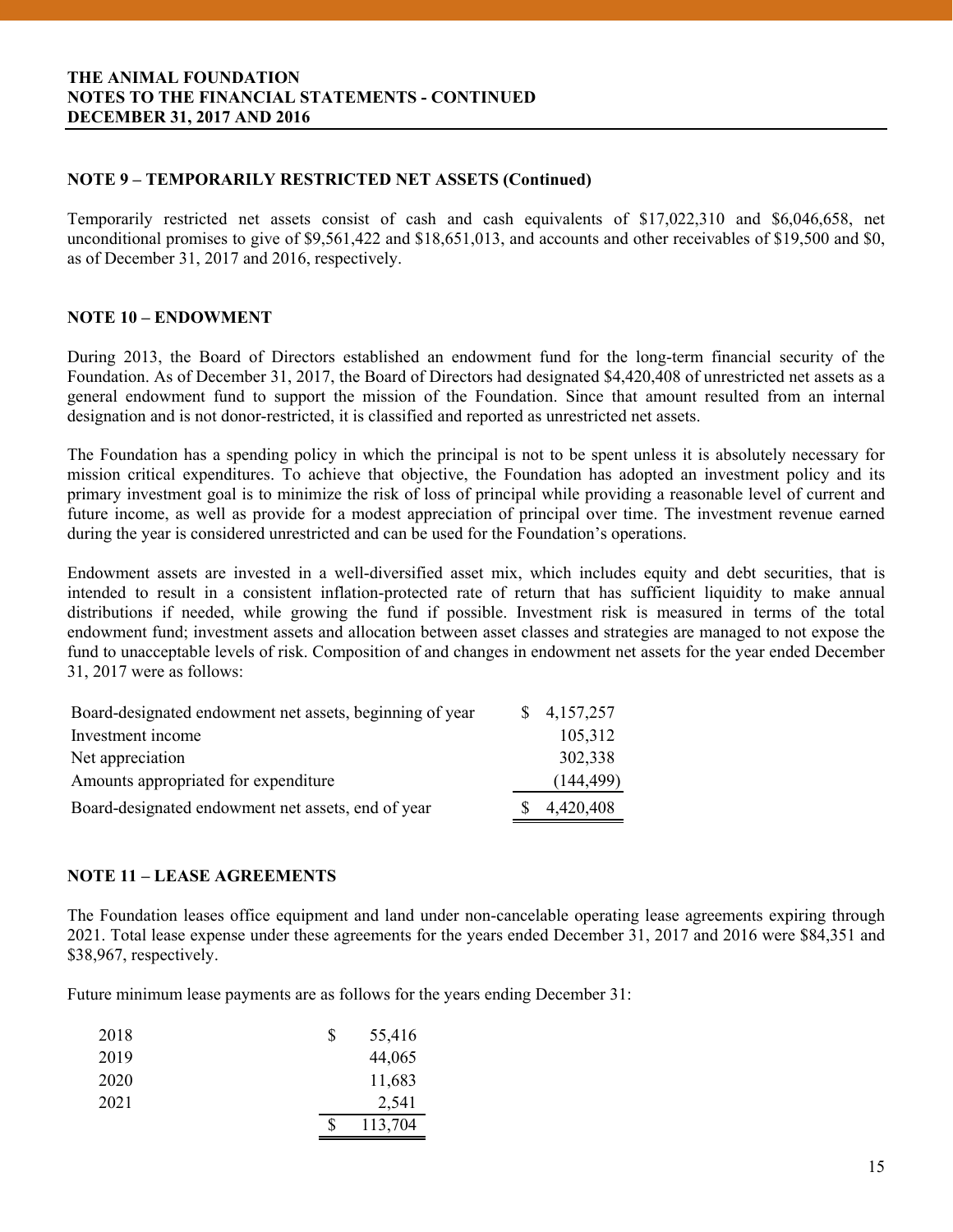# **NOTE 12 – RETIREMENT PLAN**

The Foundation established a retirements savings plan pursuant to Section 403(b) of the Internal Revenue Code, which was adopted August 15, 2013 and covers employees who perform services for the Foundation and receive compensation for such services. The Plan is funded solely by employee participant contributions to the plan, pursuant to a salary reduction agreement. The employees could elect to defer amounts according to the maximum allowed under Federal guidelines.

### **NOTE 13 – SHELTER SERVICES AGREEMENTS**

The Foundation is the contract provider of care and shelter for animals received from the City of North Las Vegas Animal Control, City of Las Vegas Animal Control and Clark County Animal Control. The Shelter Service Agreements were renegotiated and commenced in 2015. Collectively, the three jurisdictions agreed to fund the Foundation for original animal care and shelter expenses based on the aggregate funding amount determined in the agreements. The contract is subject to an annual rate adjustment on January 1 of each year, based on the lower of five percent or the Consumer Price Index (CPI) on an October-to-October basis. The Shelter Service Agreement entered into with the various agencies is as follows:

The agreement with the City of North Las Vegas Animal Control (NLVAC) called for yearly payments to the Foundation of \$812,148 and \$643,163 for the years ended December 31, 2017 and 2016, respectively. The original agreement dated May 21, 2008, had an option to renew for up to 2 five-year terms. In May 2015, NLVAC exercised the option to implement its first five-year renewal option. The renewal authorized performance of the contract from July 1, 2015 to July 1, 2020.

The agreement with the City of Las Vegas Animal Control (CLVAC) called for yearly payments of \$1,618,117 and \$1,651,399 for the years ended December 31, 2017 and 2016, respectively. This agreement will terminate on the day before the tenth anniversary of the effective date, February 18, 2015, with an option to extend for up to 2 five-year periods at the sole discretion of CLVAC.

The agreement with Clark County Animal Control (CCAC) called for yearly payments to the Foundation of \$1,902,346 and \$1,990,334 for the years ended December 31, 2017 and 2016, respectively. This agreement will terminate on the day before the fifth anniversary of the effective date, March 17, 2015, with an option to extend for up to 3 five-year periods at the sole discretion of CCAC.

### **NOTE 14 – CONTINGENCIES**

 contingencies for future unemployment claims. The program is subject to Nevada Unemployment Compensation Laws The Foundation has implemented a self-insurance or reimbursement program for state unemployment which covers and the Foundation registers with the Nevada Employment Security Division, who administers all claims under this program. A contingent liability of \$0 and \$1,739 were recorded and included in accrued expenses on the statement of activities for the years ended December 31, 2017 and 2016, respectively. The liability recorded is an estimate of potential future liabilities and expenditures for actual future claims under this program may vary from this estimate.

The Foundation is involved, from time to time, in some legal disputes incidental to the conduct of its business. Except as noted below and based on consultation with legal counsel, the Foundation does not believe that any disputes, either individually or in the aggregate, to which the Foundation is a party will have a material adverse effect on the Foundation's financial position or operating activities.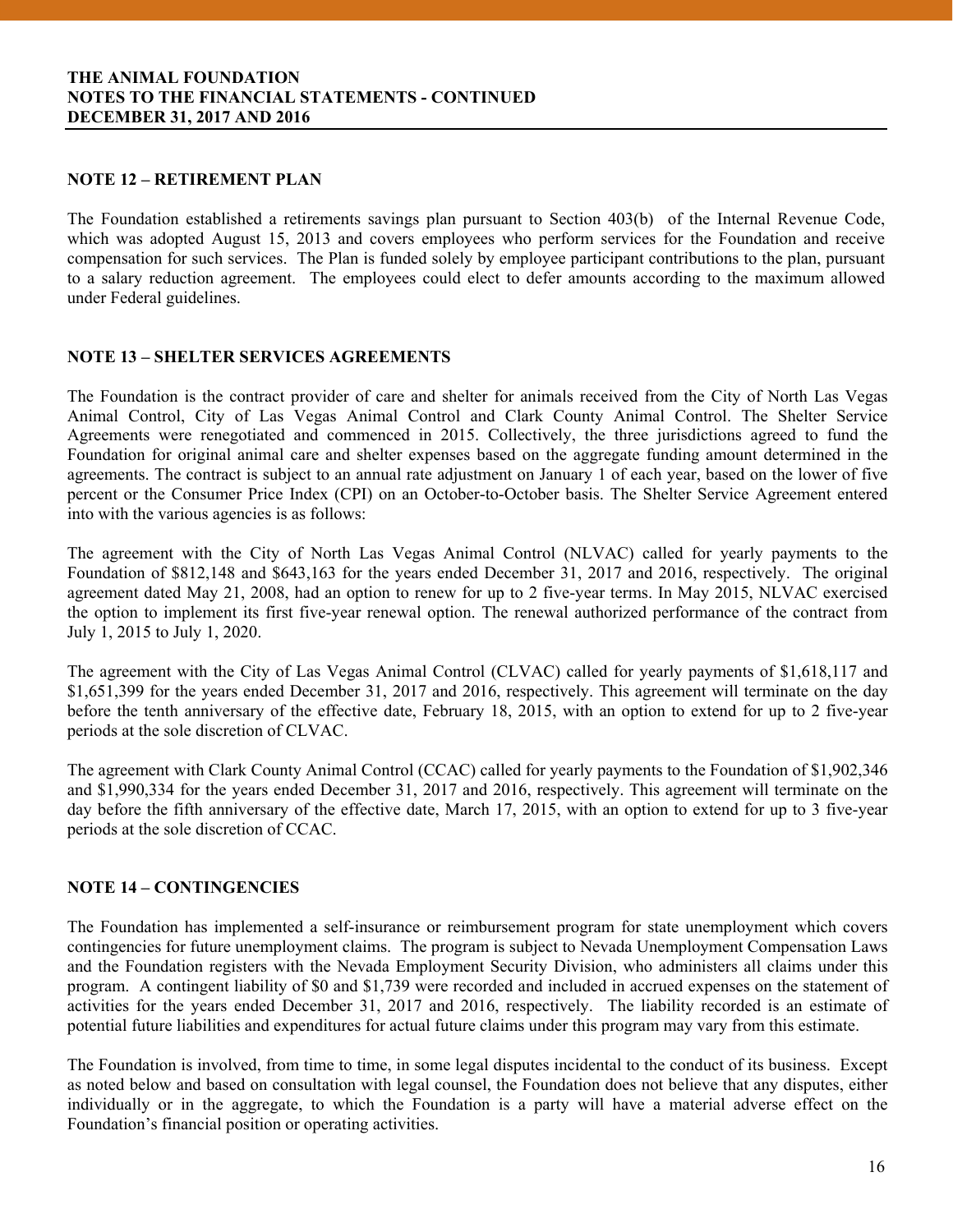# **NOTE 15 – RELATED PARTY SERVICES**

The Foundation received marketing services from a family member of an individual within management. The total payments made to this related party were approximately \$77,995 for the year ended December 31, 2017.

### **NOTE 16 – BONDS**

Pursuant to the terms of a Financing Agreement ("Financing Agreement") among the Public Finance Authority ("Issuer"), the Foundation, and ZB, N.A. dba Nevada State Bank ("Bank") dated September 29, 2017, the Issuer issued \$14,070,000 aggregate principal amount of its Revenue Bonds (The Animal Foundation Project) Series 2017A and Series 2017B (collectively, the "Bonds").

The Bonds were issued to provide funds to accomplish: (a) renovations to the Lied Animal Shelter, a 48,000 square foot existing facility used to house and care for lost and abandoned animals that also houses a public animal clinic, which renovations will include replacing the HVAC, plumbing and electrical systems, floors and kennels; (b) construction of a new 5-stall barn proposed to house small and medium-sized farm animals; (c) construction, furnishing and equipping of The Engelstad Adoption Building, a 28,000 square foot new facility proposed to house, care for, and display animals available for adoption which will also include administrative offices and a community education and meeting/event space with a courtyard; (d) miscellaneous capital expenditures; and (e) paying certain costs incurred in connection with the issuance of the Bonds.

The Series 2017A Bonds were issued in the principal amount of \$5,676,000 and mature on October 1, 2027. The Series 2017A Bonds have semi-annual payments of principal and interest commencing on April 1, 2018 and thereafter on the first day of each October and April, with a final payment of outstanding principal and accrued interest on October 1, 2027. The Series 2017A Bond payments are based on a 20 year amortization. All of the Series 2017A Bonds were disbursed at closing of the Bonds.

The Series 2017B Bonds were issued in the principal amount of \$8,394,000 and mature on October 1, 2024. The Series 2017B Bonds have monthly payments of interest on the first day of each calendar month commencing on November 1, 2017 and continuing until the earlier of October 1, 2024 or the date on which no principal is outstanding. Capital campaign proceeds received by the Foundation are required to be applied to reduce the principal amount of the Series 2017B Bonds.

Regardless of the amount of capital campaign proceeds received by the Foundation, principal on the Series 2017B Bonds is required to be paid so that the outstanding principal balance does not exceed the amounts set out below on the dates set forth below:

- (i) On or before October 1, 2020, \$6,394,000 or less.
- (ii) On or before October 1, 2021, \$4,894,000 or less.
- (iii) On or before October 1, 2022: \$3,894,000 or less.
- (iv) On or before October 1, 2023: \$3,394,000 or less.
- (v) On or before October 1, 2024: all outstanding principal (and accrued interest thereon) shall be paid.